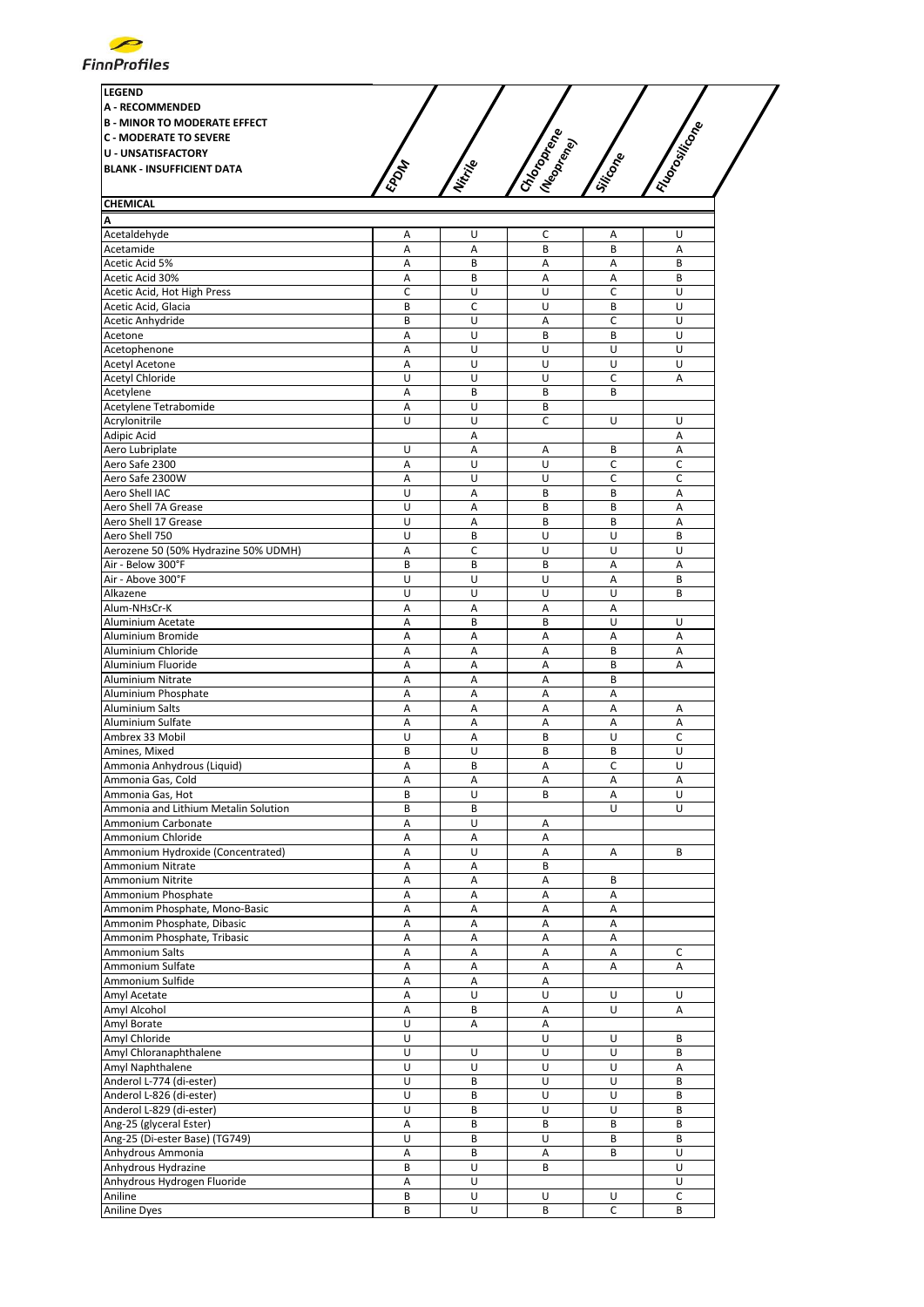

| <b>LEGEND</b>                       |                |              |                             |          |                 |
|-------------------------------------|----------------|--------------|-----------------------------|----------|-----------------|
| <b>A - RECOMMENDED</b>              |                |              |                             |          |                 |
| <b>B - MINOR TO MODERATE EFFECT</b> |                |              |                             |          |                 |
| <b>C - MODERATE TO SEVERE</b>       |                |              |                             |          |                 |
| <b>U - UNSATISFACTORY</b>           |                |              |                             |          |                 |
| <b>BLANK - INSUFFICIENT DATA</b>    | <b>EPOM</b>    | Nitrille     | I Choponena<br>I (Neoprend) | Siticone | I Florositicone |
|                                     |                |              |                             |          |                 |
| Aniline Hydrochloride               | B              | B            | $\overline{U}$              | U        | B               |
| Aniline Oils                        | B              | U            | U                           | U        | C               |
| <b>Animal Fats</b>                  | B              | A            | B                           | B        | $\overline{A}$  |
| Animal Oils (Lard Oil)              | B              | Α            | B                           | B        | Α               |
| AN-O-3 Grade M                      | U              | Α            | B                           | B        | Α               |
| AN-O-6                              | U              | A            | B                           | U        | $\overline{A}$  |
| AN-O-366                            | U              | Α            | B                           | U        | A               |
| AN-VV-O-336b Hydr. Fluid            | U              | A            | B                           | U        | Α               |
| Ansul Ether                         | C              | C            | U                           | U        | $\mathsf C$     |
| Aqua Regia                          | C              | U            | U                           | U        | С               |
| Argon                               | Α              | c            | U                           | B        | В               |
| Aroclor 1248                        | B              | $\mathsf{C}$ | U                           | B        | B               |
| Aroclor 1254                        | B              | U            | U                           | C        | B               |
| Aroclor 1260                        |                | Α            | Α                           | Α        | A               |
| Aromatic Fuel 50%                   |                |              |                             |          |                 |
|                                     | U              | B            | U                           | U        | B               |
| Arsenic Acid                        | Α              | Α            | А                           | А        | Α               |
| Arsenic Trichloride                 |                | Α            | Α                           |          |                 |
| Askarel                             | U              | B            | U                           | U        | B               |
| Asphalt                             | U              | B            | C                           | U        | В               |
| ASTM Oil #1                         | U              | Α            | Α                           | Α        | Α               |
| ASTM Oil #2                         | U              | Α            | B                           | U        | Α               |
| ASTM Oil #3                         | U              | Α            | U                           | С        | Α               |
| ASTM Oil #4                         | U              | B            | U                           | U        | B               |
| <b>ASTM Reference Fuel A</b>        | U              | A            | B                           | U        | A               |
| <b>ASTM Reference Fuel B</b>        | U              | A            | U                           | U        | A               |
| <b>ASTM Reference Fuel C</b>        | U              | B            | U                           | U        | B               |
| ATL-857                             | $\overline{U}$ | B            | U                           | U        | B               |
| <b>Atlantic Dominion F</b>          | U              | Α            | B                           | U        | Α               |
| Aurex 903R Mobil                    | U              | A            | B                           | U        | U               |
|                                     |                |              |                             |          |                 |
| <b>Automatic Transmission Fluid</b> | U              | Α            | B                           | U        |                 |
| Automotive Brake Fluid              | A              | C            | B                           | C        | U               |
| В                                   |                |              |                             |          |                 |
| <b>Bardol B</b>                     | U              | U            | U                           | U        | В               |
| Barium Chloride                     | А              | А            | Α                           | А        | Α               |
| Barium Hydroxide                    | Α              | Α            | Α                           | Α        | Α               |
| <b>Barium Salts</b>                 | Α              | A            | Α                           | Α        | A               |
| Barium Sulfate                      | Α              | A            | A                           | Α        | $\overline{A}$  |
| Barium Sulfide                      | Α              | Α            | Α                           | Α        | А               |
| Bayol D                             | U              | Α            | B                           | U        | Α               |
| Beer                                | A              | A            | A                           | Α        | A               |
| <b>Beet Sugar Liquors</b>           | А              | Α            | А                           | Α        | Α               |
| Benzaldehyde                        | A              | U            | U                           | U        | U               |
| Benzene                             | U              | U            | U                           | U        | A               |
| Benzenesulfonic Acid                | U              | U            | Α                           | U        | B               |
| Benzine                             | U              | Α            | B                           | U        | Α               |
| Benzochloride                       | Α              | U            | U                           |          | Α               |
| Benzoic Acid                        | U              | U            | U                           | В        | B               |
|                                     |                |              |                             |          |                 |
| Benzophenone                        | В              |              |                             |          | Α               |
| <b>Benzyl Alcohol</b>               | B              | U            | B                           |          | B               |
| Benzyl Benzoate                     | B              | U            | U                           |          | Α               |
| Benzyl Chloride                     | U              | U            | U                           | U        | Α               |
| <b>Black Point 77</b>               | Α              | Α            | С                           | C        | C               |
| <b>Black Sulphate Liquors</b>       | B              | B            | B                           | B        | B               |
| <b>Blast Furnace Gas</b>            | U              | U            | U                           | Α        | В               |
| <b>Bleach Solutions</b>             | А              | U            | $\mathsf C$                 | B        | B               |
| Borax                               | Α              | B            | Α                           | B        | B               |
| <b>Bordeaux Mixture</b>             | Α              | B            | В                           | B        | В               |
| <b>Boric Acid</b>                   | Α              | A            | Α                           | A        | Α               |
| Boron Fluids (HEF)                  | U              | B            | U                           | U        | В               |
| Brake Fluid (Non-Petroleum)         | Α              | C            | В                           | C        | U               |
| Bray GG-130                         | U              | B            | U                           | U        | B               |
| Brayco 719-R (VV-H-910)             | $\sf A$        | C            | B                           | B        | B               |
| Brayco 885 (MIL-L-6085A)            | U              | B            | U                           | U        | B               |
| Brayco 910                          | Α              | B            | B                           | U        | U               |
|                                     |                |              |                             |          |                 |
| <b>Bret 710</b>                     | $\sf A$        | В            | B                           | U        | U               |
| <b>Brine</b>                        | A              | Α            | А                           |          |                 |
| <b>Brom-113</b>                     | U              | C            | U                           | U        |                 |
| Brom-114                            | U              | B            | B                           | U        |                 |
| <b>Bromine</b>                      | U              | U            | U                           | U        | B               |
| <b>Bromine Anhydrous</b>            |                |              | U                           | С        | В               |
| <b>Bromine Pentafluoride</b>        | $\overline{U}$ | U            | U                           | U        | U               |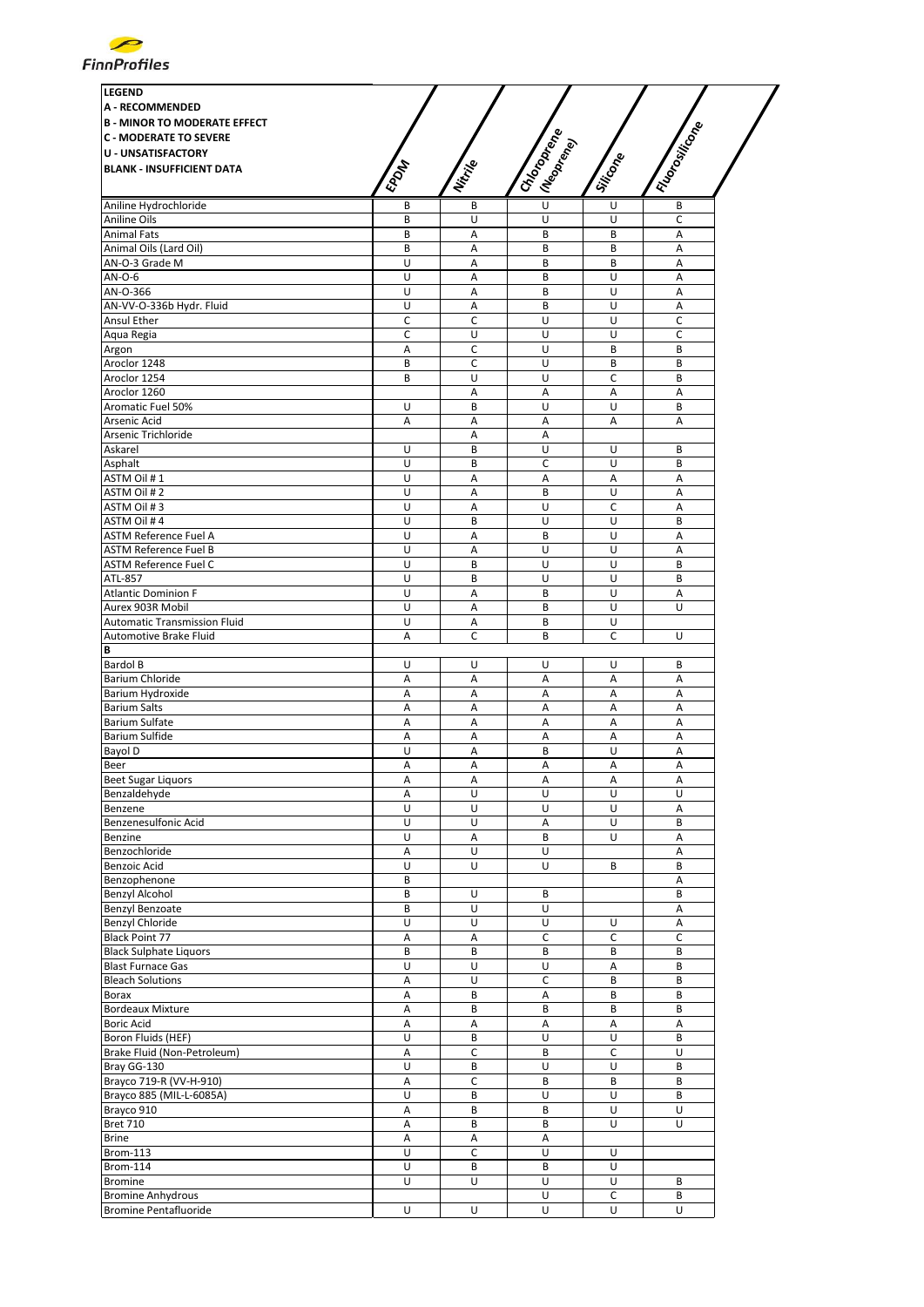

| <b>LEGEND</b><br><b>A - RECOMMENDED</b><br><b>B - MINOR TO MODERATE EFFECT</b><br><b>C - MODERATE TO SEVERE</b><br><b>U - UNSATISFACTORY</b><br><b>BLANK - INSUFFICIENT DATA</b> | EPOM             | Nitrije     | I Chooperance<br>I (Neopr <sub>ego</sub> | Siticone | I Riongwing       |
|----------------------------------------------------------------------------------------------------------------------------------------------------------------------------------|------------------|-------------|------------------------------------------|----------|-------------------|
| <b>Bromine Trifluoride</b>                                                                                                                                                       | U                | U           | $\overline{U}$                           | U        | U                 |
| <b>Bromine Water</b>                                                                                                                                                             | U                | U           | B                                        | U        | B                 |
| Bromobenzene                                                                                                                                                                     | U                | U           | U                                        | U        | Α                 |
| Bromochloro Trifluoroethane                                                                                                                                                      | $\overline{U}$   | U           | U                                        | U        | B                 |
| <b>Bunker Oil</b>                                                                                                                                                                | U                | Α           | U                                        | B        | Α                 |
| <b>Butadine</b>                                                                                                                                                                  | C                | U           | B                                        | U        | B                 |
| <b>Butane</b>                                                                                                                                                                    | U                | A           | A                                        | U        | A                 |
| Butane 2,2-Dimethyl                                                                                                                                                              | U                | A           | B                                        | U        | A                 |
| Butane 2,3-Dimethyl                                                                                                                                                              | U                | Α           | B                                        | U        | A                 |
| <b>Butanol (Butyl Alcohol)</b>                                                                                                                                                   | B                | Α           | Α                                        | B        | Α                 |
| 1-Buteene, 2-Ethyl                                                                                                                                                               | U                | Α           | U                                        | U        | C                 |
| Butter                                                                                                                                                                           | A                | A           | B                                        | B        | A                 |
| <b>Butyl Acetate</b>                                                                                                                                                             | B                | U           | U                                        | U        | U                 |
| <b>Butyl Acetyl Ricinoleate</b>                                                                                                                                                  | A                | B           | B                                        |          | B                 |
| <b>Butyl Amine</b>                                                                                                                                                               | U                | C           | U                                        | B        | U                 |
| <b>Butyl Benzoate</b>                                                                                                                                                            | Α                | U           | U                                        |          | Α                 |
| <b>Butyl Butyrate</b>                                                                                                                                                            | А                | U           | U                                        |          | A                 |
| <b>Butyl Carbitol</b>                                                                                                                                                            | А                | B           | В                                        | U        | U                 |
| <b>Butyl Cellosolve</b>                                                                                                                                                          | А                | C           | C                                        |          | U                 |
| <b>Butyl Cellosolve Adipate</b>                                                                                                                                                  | B                | U           | U                                        | B<br>U   | B<br>$\mathsf{C}$ |
| <b>Butyl Ether</b><br><b>Butyl Oleate</b>                                                                                                                                        | $\mathsf C$<br>B | C           | U<br>U                                   |          | B                 |
|                                                                                                                                                                                  | B                | U<br>B      | U                                        |          | B                 |
| <b>Butyl Stearate</b><br>Butylene                                                                                                                                                | U                |             | C                                        |          | B                 |
| Butyraldehyde                                                                                                                                                                    | B                | В<br>U      | U                                        | U        | U                 |
| <b>Butyric Acid</b>                                                                                                                                                              | B                | U           | U                                        | U        |                   |
| С                                                                                                                                                                                |                  |             |                                          |          |                   |
| Calcine Ligours                                                                                                                                                                  | Α                | Α           |                                          |          | Α                 |
| Calcium Acetate                                                                                                                                                                  | Α                | B           | B                                        | U        | U                 |
| Calcium Bisulfite                                                                                                                                                                | U                | Α           | А                                        | A        | А                 |
| Calcium Carbonate                                                                                                                                                                | Α                | Α           | Α                                        | Α        | Α                 |
| Calcium Chloride                                                                                                                                                                 | А                | A           | A                                        | A        | A                 |
| Calcium Cyanide                                                                                                                                                                  | Α                | Α           | Α                                        |          |                   |
| Calcium Hydroxide                                                                                                                                                                | А                | Α           | Α                                        | Α<br>Α   | A                 |
| Calcium Hypochloride                                                                                                                                                             | Α                | U           | U                                        |          | Α                 |
| Calcium Hypochlorite                                                                                                                                                             | А                | $\mathsf C$ | C                                        | B        | B                 |
| Calcium Nitrate                                                                                                                                                                  | Α                | Α           | Α                                        | B        | Α                 |
| Calcium Phosphate                                                                                                                                                                | A                | A           | B                                        | Α        |                   |
| Calcium Salts                                                                                                                                                                    | А                | А           | Α                                        | B        | Α                 |
| Calcium Silicate                                                                                                                                                                 | Α                | A           | Α                                        |          |                   |
| Calcium Sulfide                                                                                                                                                                  | Α                | В           | Α                                        | В        | Α                 |
| Calcium Sulfite                                                                                                                                                                  | А                | А           | Α                                        | Α        | A                 |
| Calcium Thiosulfate                                                                                                                                                              | А                | В           | Α                                        | Α        | А                 |
| Caliche Liquors                                                                                                                                                                  | Α                | Α           | Α                                        | B        | Α                 |
| Cane Sugar Liquors                                                                                                                                                               | Α                | Α           | А                                        | Α        | А                 |
| Caproic Aldehyde                                                                                                                                                                 | B                |             |                                          | B        | U                 |
| Carbamate                                                                                                                                                                        | B                | c           | В                                        |          | Α                 |
| Carbitol                                                                                                                                                                         | B                | В           | B                                        | B        | B                 |
| Carbolic Acid                                                                                                                                                                    | B                | U           | C                                        | U        | Α                 |
| Carbon Bisulfide                                                                                                                                                                 | U                | c           | U                                        |          | Α                 |
| Carbon Dioxide, Dry                                                                                                                                                              | B                | Α           | B                                        | B        | B                 |
| Carbon Dioxide, Wet                                                                                                                                                              | B                | А           | B                                        | B        | B                 |
| Carbon Disulfide                                                                                                                                                                 | U                | U           | U                                        |          | Α                 |
| Carbon Monoxide                                                                                                                                                                  | Α                | А           | Α                                        | Α        | B                 |
| Carbon Tetrachloride                                                                                                                                                             | U                | c           | U                                        | U        | Α                 |
| Carbon Acid                                                                                                                                                                      | Α                | B           | Α                                        | Α        | А                 |
| Castor Oil                                                                                                                                                                       | B                | Α           | А                                        | Α        | Α                 |
| Cellosolve                                                                                                                                                                       | B                | U           | U                                        | U        | U                 |
| Cellosolve Acetate                                                                                                                                                               | B                | U           | U                                        | U        | U                 |
| Cellosolve Butyl                                                                                                                                                                 | B                | U           | U                                        | U        | U                 |
| Celluguard                                                                                                                                                                       | Α                | Α           | Α                                        | Α        | Α                 |
| Cellulube A60 Now Fyrquel                                                                                                                                                        | Α                | U           | U                                        |          | C                 |
| Cellulube 90, 100, 150, 220, 300, 500                                                                                                                                            | Α                | U           | U                                        | Α        | B                 |
| Cellutherm 2505A                                                                                                                                                                 | U                | B           | U                                        | U        | B                 |
| Cetane (Hexadecane)                                                                                                                                                              | U                | Α           | B                                        | U        | $\mathsf C$       |
| China Wood Oil (Tung Oil)                                                                                                                                                        | U                | Α           | B                                        | U        | B                 |
| Chloracetic Acid                                                                                                                                                                 | B                | U           | U                                        |          | U                 |
| Chlorodane                                                                                                                                                                       | U                | В           | с                                        | U        | B                 |
| Chlorextol                                                                                                                                                                       | U                | B           | B                                        | U        | B                 |
| <b>Chlorinated Salt Brine</b>                                                                                                                                                    | $\sf U$          | U           | $\sf U$                                  | U        | Α                 |
| Chlorinated Solvents, Dry                                                                                                                                                        | U                | U           | U                                        | U        | Α                 |
|                                                                                                                                                                                  |                  |             |                                          |          |                   |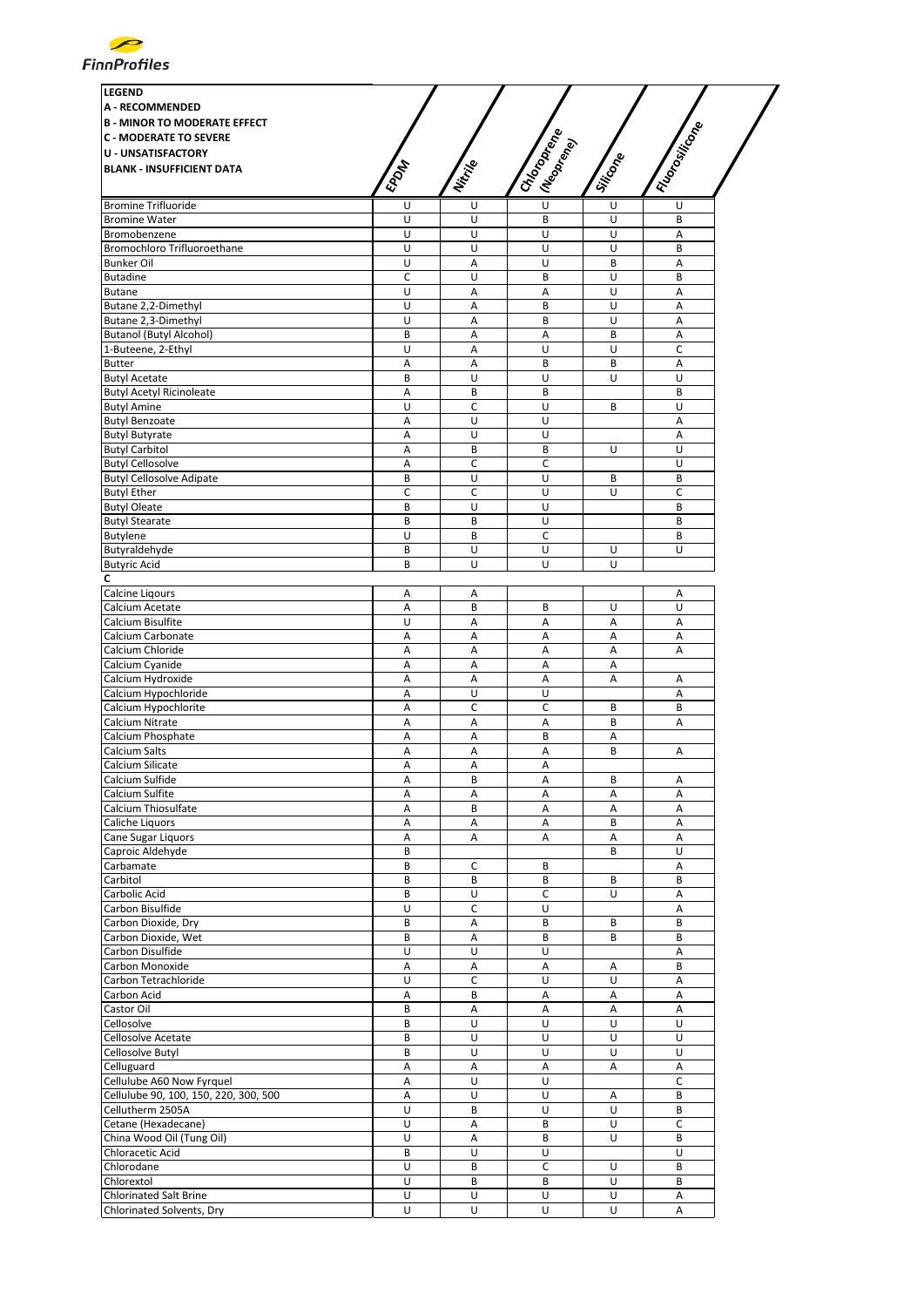

| <b>LEGEND</b>                                              |                  |         |                                       |             |                |
|------------------------------------------------------------|------------------|---------|---------------------------------------|-------------|----------------|
| <b>A - RECOMMENDED</b>                                     |                  |         |                                       |             |                |
| <b>B - MINOR TO MODERATE EFFECT</b>                        |                  |         |                                       |             |                |
| <b>C - MODERATE TO SEVERE</b>                              |                  |         |                                       |             |                |
| <b>U - UNSATISFACTORY</b>                                  |                  |         |                                       |             |                |
| <b>BLANK - INSUFFICIENT DATA</b>                           | <b>EPOM</b>      | Nitrije | I Chooping<br>I (Neopr <sub>ego</sub> | Silicone    | I Riongilleone |
| Chlorinated Solvents, Wet                                  | U                | U       | $\overline{U}$                        | U           | Α              |
| Chlorine, Dry                                              | Α                | U       | C                                     | U           | A              |
| Chlorine, Wet                                              | C                | U       | U                                     |             | B              |
| <b>Chlorine Dioxide</b>                                    | $\mathsf C$      | U       | U                                     |             | B              |
| Chlorine Dioxide (8% CI as NACIO <sub>2</sub> in solution) | U                | U       | U                                     |             | B              |
| Chlorine Trifluoride                                       | U                | U       | U                                     | U           | B              |
| Chloroacetone                                              | Α                | U       |                                       | U           | U              |
| <b>Chloroacetic Acid</b><br>Chlorobenzene                  | B<br>U           | U       | U                                     | U           | B              |
| Chlorobenzene (Mono)                                       | U                | U       |                                       | U           | B              |
| Chlorobromo Methane                                        | B                | U       |                                       | U           | B              |
| Chlorobutadiene                                            | U                | U       |                                       | U           | B              |
| Chlorododecane                                             | U                | U       | U                                     | U           | Α              |
| Chloroform                                                 | U                | U       | U                                     | U           | B              |
| O-Chloronapthalene                                         | U                | U       | U                                     | U           | B              |
| 1-Chloro 1-Nitro Ethane                                    | U                | U       | U                                     | U           | U              |
| <b>Chlorosulfonic Acid</b>                                 | U                | U       | U                                     | U           | U              |
| Chlorotoluene                                              | U                | U       | U                                     | U           | B              |
| Chlorox                                                    | B                | B       | B                                     |             | Α              |
| O-Chlorphenol                                              | U                | U       | U                                     | U           | B              |
| Chrome Alum<br><b>Chrome Plating Solutions</b>             | Α<br>U           | Α<br>U  | Α<br>U                                | Α<br>B      | B              |
| Chromic Acid                                               | C                | U       | U                                     | $\mathsf C$ | C              |
| Chromic Oxide .88 Wt. % Aqueous Solution                   | B                | U       | U                                     | B           | B              |
| Circo Light Process Oil                                    | U                | Α       | B                                     | U           | A              |
| Citric Acid                                                | Α                | A       | Α                                     | Α           | A              |
| City Service Koolmotor-AP Gear Oil 140-E-P lube            | U                | A       | B                                     | U           | A              |
| City Service Pacemaker #2                                  | U                | Α       | B                                     | U           | А              |
| City Service #65, #120, "250                               | U                | Α       | B                                     | U           | A              |
| Cobalt Chloride                                            | A                | Α       | Α                                     | В           | А              |
| Cobalt Chloride, 2N                                        | Α                | Α       | Α                                     | Α           | Α              |
| Cocoanut Oil                                               | C                | A       | C                                     | А           | A              |
| Cod Liver Oil                                              | Α                | Α       | B                                     | B           | Α              |
| Coffee<br>Coke Oven Gas                                    | А<br>U           | Α<br>U  | Α<br>U                                | Α<br>B      | Α<br>B         |
| Coliche Liquors                                            | B                | В       | A                                     |             |                |
| Convelex 10                                                |                  | U       | U                                     | U           |                |
| Coolanol (Monsanto)                                        | U                | A       | A                                     | U           | B              |
| Coolanol 45 (Monsanto)                                     | U                | A       | Α                                     | U           | B              |
| Copper Acetate                                             | Α                | B       | B                                     | U           | U              |
| Copper Chloride                                            | Α                | Α       | Α                                     | Α           | Α              |
| Copper Cyanide                                             | Α                | А       | A                                     | Α           | А              |
| Copper Salts                                               | А                | Α       | Α                                     | Α           | А              |
| Copper Sulfate                                             | Α                | Α       | Α                                     | Α           | Α              |
| Copper Sulfate 10%<br>Copper Sulfate 50%                   | А                | Α       | Α                                     | Α           | А<br>А         |
| Corn Oil                                                   | А<br>$\mathsf C$ | Α<br>Α  | A<br>C                                | Α<br>Α      | Α              |
| Cottonseed Oil                                             | C                | Α       | С                                     | Α           | Α              |
| Creosols                                                   | U                | U       | U                                     | U           | B              |
| Creosote                                                   | U                | B       | C                                     | U           | Α              |
| Creosote, Coal Tar                                         | U                | Α       | B                                     | U           | A              |
| Creosote, Wood                                             | U                | А       | B                                     | U           | А              |
| Creosyl Acid                                               | U                | U       | U                                     | U           | B              |
| Crude Oil                                                  | U                | B       | U                                     | U           | B              |
| Cumene                                                     | U                | U       | U                                     | U           | B              |
| Cutting Oil                                                | U                | Α       | B                                     | U           | А              |
| Cyclohexane                                                | U                | Α       | U                                     | U           | А              |
| Cyclohexanol                                               | U                | B       | B                                     | U           | А              |
| Cyclohexanone<br>P-Cymene                                  | В<br>U           | U<br>U  | U<br>U                                | U<br>U      | U<br>B         |
|                                                            |                  |         |                                       |             |                |
| D<br>Decalin                                               | U                | U       | U                                     | U           | Α              |
| Decane                                                     | U                | B       | U                                     | B           | A              |
| Delco Brake Fluid                                          | А                | C       | B                                     | C           | U              |
| Denatured Alcohol                                          | Α                | A       | Α                                     | A           | Α              |
| <b>Detergent Solutions</b>                                 | Α                | Α       | B                                     | Α           | Α              |
| Developing Fluids (Photo)                                  | B                | Α       | Α                                     | Α           | А              |
| Dextron                                                    | U                | Α       | В                                     | U           | B              |
| Diacetone                                                  | A                | U       | U                                     | U           | U              |
| Diacetone Alcohol                                          | Α                | U       | U                                     | U           | U              |
| Diazinon                                                   | U                | C       | C                                     | U           | B              |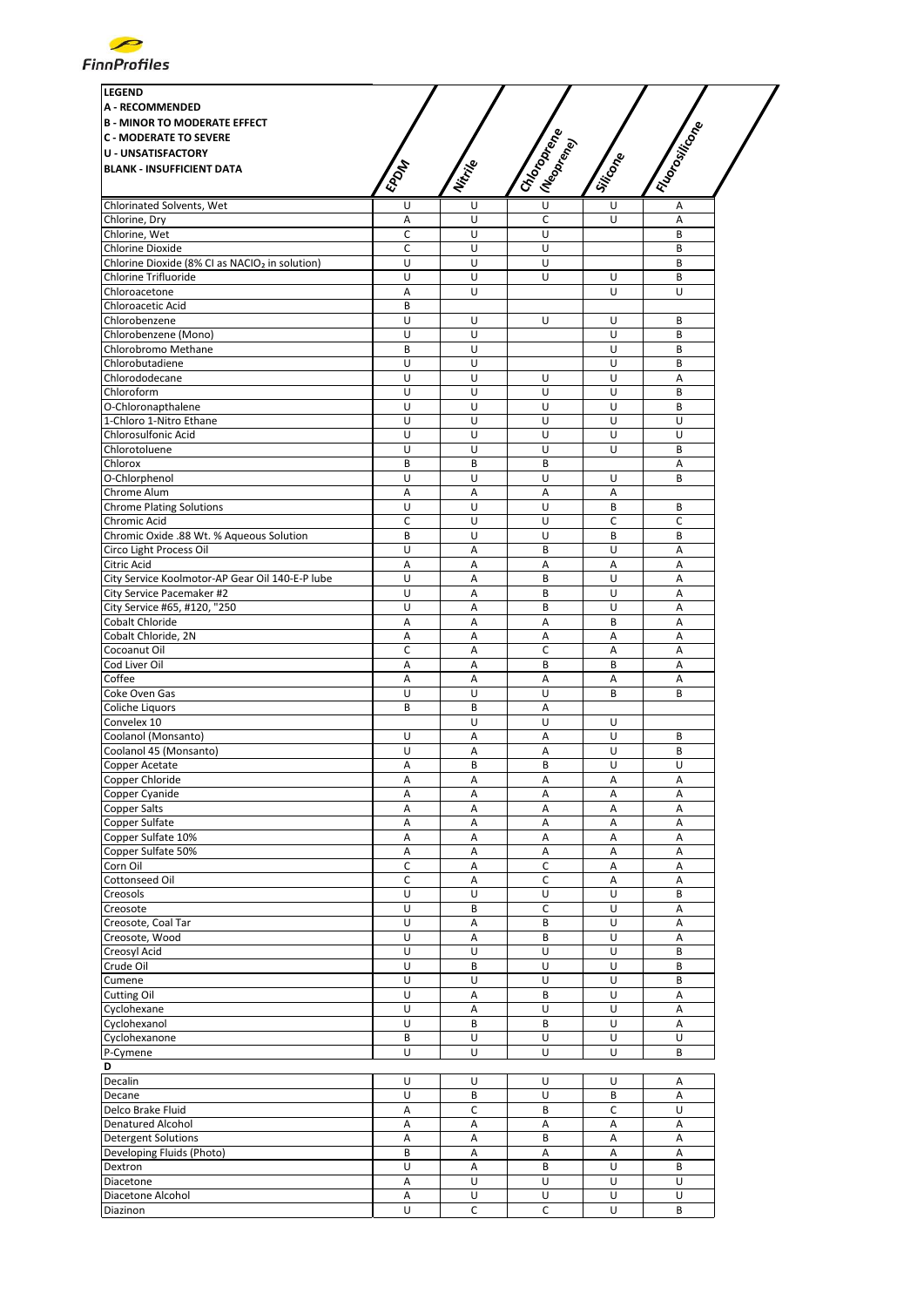

| <b>LEGEND</b><br><b>A - RECOMMENDED</b> |             |              |                                          |             |               |
|-----------------------------------------|-------------|--------------|------------------------------------------|-------------|---------------|
| <b>B - MINOR TO MODERATE EFFECT</b>     |             |              |                                          |             |               |
| <b>C - MODERATE TO SEVERE</b>           |             |              |                                          |             |               |
| <b>U - UNSATISFACTORY</b>               |             |              |                                          |             |               |
| <b>BLANK - INSUFFICIENT DATA</b>        | <b>EPOM</b> | Nitrille     | I Chooperance<br>I (Neopr <sub>ego</sub> | Silicone    | I Riongilleon |
|                                         |             |              | $\overline{U}$                           |             |               |
| Dibenzyl Ether                          | B           | U            |                                          |             |               |
| Dibenzyl Sebacate                       | B           | U            | U                                        | с           | c             |
| Dibromoethyl Benzene                    | U           | U            | U                                        | U           | B             |
| Dextron                                 | U           | A            | B                                        | U           | B             |
| Diacetone                               | Α           | U            | U                                        | U           | U             |
| Diacetone Alcohol                       | Α           | U            | U                                        | U           | U             |
| Diazinon                                | U           | C            | C                                        | U           | B             |
|                                         | B           | U            | U                                        |             |               |
| Dibenzyl Ether                          |             |              |                                          |             |               |
| Dibenzyl Sebacate                       | B           | U            | U                                        | c           | c             |
| Dibromoethyl Benzene                    | U           | U            | U                                        | U           | B             |
| Dibutylamine                            | U           | U            | U                                        | C           | U             |
| Dibutyl Ether                           | C           | U            | U                                        | U           | C             |
| Dibutyl Phthalate                       | Α           | U            | U                                        | B           | C             |
| Dibutyl Sebacate                        | B           | U            | U                                        | B           | B             |
|                                         |             |              |                                          |             |               |
| O-Dichlorobenzene                       | U           | U            | U                                        | U           | B             |
| P-Dichlorobenzene                       | U           | U            | U                                        | U           | B             |
| Dichloro-Butane                         | U           | B            | U                                        | U           | B             |
| Dichloro-Isopropyl Ether                | Ċ           | U            | U                                        | U           | C             |
| Dicyclohexylamine                       | U           | C            | U                                        |             | U             |
| Diesel Oil                              | U           |              | B                                        | U           | A             |
|                                         |             | Α            |                                          |             |               |
| Di-ester Lubricant MIL-L-7808           | U           | B            | U                                        | U           | B             |
| Di-ester Synthetic Lubricants           | U           | B            | U                                        | U           | B             |
| Diethylamine                            | B           | C            | $\mathsf C$                              | B           | U             |
| Diethyl Benezene                        | U           | U            | U                                        | U           | С             |
| Diethyl Ether                           | U           | U            | C                                        | U           | C             |
|                                         | B           | U            | U                                        | B           | B             |
| Diethyl Sebacate                        |             |              |                                          |             |               |
| Diethylene Glycol                       | A           | Α            | A                                        | B           | Α             |
| Difluorodibromomenthane                 | B           | U            | U                                        | U           |               |
| Diisobutylene                           | U           | B            | U                                        | U           | C             |
| Diisooctyl Sebacate                     | C           | $\mathsf{C}$ | U                                        | C           | C             |
| Diisopropyl Benzene                     | U           | U            | U                                        |             | B             |
|                                         |             |              |                                          |             |               |
| Diisopropyl Ketone                      | A           | U            | U                                        | U           | U             |
| Dimethyl Aniline                        | B           |              | U                                        |             | U             |
| Dimethyl Formamide                      | B           | B            | U                                        | B           | U             |
| Dimethyl Phthalate                      | B           | U            | U                                        |             | B             |
| Dinitro Toluene                         | U           | U            | U                                        | U           | U             |
| Dioctyl Phthalate                       | B           | U            | U                                        | C           | B             |
| Dioctyl Sebacate                        | B           | U            | U                                        | C           | $\mathsf C$   |
|                                         |             |              |                                          |             |               |
| Dioxane                                 | B           | U            | U                                        | U           | U             |
| Dioxolane                               | B           | U            | U                                        | U           | U             |
| Dipentene                               | U           | В            | U                                        | U           | C             |
| Diphenyl                                | U           | U            | U                                        | U           | B             |
| Diphenyl Oxides                         | U           | Α            | U                                        | С           | B             |
| Dow Chemical 50.4                       | Α           |              | B                                        |             | U             |
|                                         |             |              |                                          |             |               |
| Dow Chemical ET378                      |             | U            | U                                        | U           |               |
| Dow Chemical ET588                      | Α           | c            | В                                        |             | U             |
| Dow Corning -3                          | Α           | A            | Α                                        | С           | А             |
| Dow Corning -4                          | Α           | Α            | Α                                        | c           | Α             |
| Dow Corning -5                          | Α           | Α            | Α                                        | $\mathsf C$ | А             |
| Dow Corning -11                         | Α           | Α            | Α                                        | С           | Α             |
|                                         |             |              |                                          |             |               |
| Dow Corning -33                         | Α           | A            | Α                                        | C           | А             |
| Dow Corning -44                         | Α           | Α            | Α                                        | C           | Α             |
| Dow Corning -55                         | Α           | Α            | Α                                        | C           | Α             |
| Dow Corning -200                        | Α           | A            | А                                        | С           | А             |
| Dow Corning -220                        | Α           | Α            | А                                        | $\mathsf C$ | Α             |
| Dow Corning -510                        |             |              |                                          | $\mathsf C$ |               |
|                                         | Α           | A            | А                                        |             | Α             |
| Dow Corning -550                        | Α           | Α            | Α                                        | с           | Α             |
| Dow Corning -704                        | Α           | B            |                                          |             |               |
| Dow Corning -705                        | Α           | B            |                                          |             |               |
| Dow Corning -710                        | Α           | A            | Α                                        | С           | Α             |
| Dow Corning -1208                       | Α           | Α            | Α                                        | C           | Α             |
|                                         |             |              |                                          |             |               |
| Dow Corning -4050                       | Α           | Α            | Α                                        | $\mathsf C$ | Α             |
| Dow Corning -6620                       | Α           | A            | Α                                        | C           | Α             |
| Dow Corning -F60                        | Α           | Α            | Α                                        | C           | Α             |
| Dow Corning -F61                        | Α           | Α            | Α                                        | B           | Α             |
| Dow Corning -XF60                       | A           | Α            | А                                        | $\mathsf C$ | A             |
|                                         |             |              |                                          |             |               |
| Dow Guard                               | Α           | Α            | Α                                        | Α           | Α             |
| Dowtherm Oil                            | U           |              | U                                        | B           | Α             |
| Dowtherm A or E                         | U           | U            | U                                        | U           | B             |
| Dowtherm 209, 50% Solution              | Α           | C            | B                                        | C           |               |
| Drinking Water                          | А           | A            | B                                        | A           | A             |
|                                         |             |              |                                          |             |               |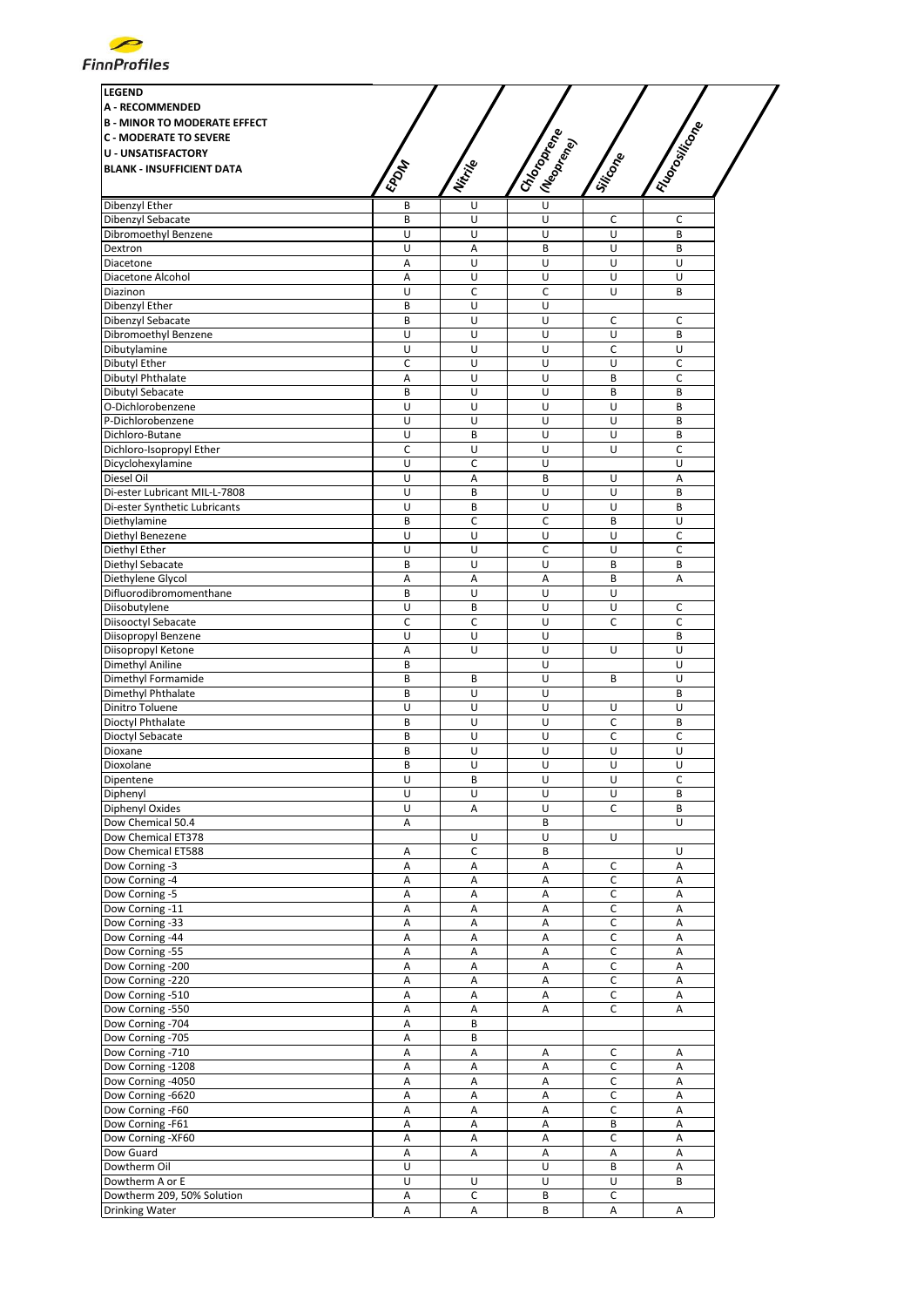

| <b>LEGEND</b><br><b>A - RECOMMENDED</b><br><b>B - MINOR TO MODERATE EFFECT</b><br><b>C - MODERATE TO SEVERE</b><br><b>U - UNSATISFACTORY</b><br><b>BLANK - INSUFFICIENT DATA</b> | EPON        | Nitrille     | I Choponena<br>(Neoprend) | Siticone    | I Riongillisme |
|----------------------------------------------------------------------------------------------------------------------------------------------------------------------------------|-------------|--------------|---------------------------|-------------|----------------|
| Dry Cleaning Fluids                                                                                                                                                              | U           | c            | $\overline{U}$            | U           | В              |
| DTE Light Oil                                                                                                                                                                    | U           | A            | B                         | U           | A              |
| Е<br>Elco 28-EP Lubricant                                                                                                                                                        |             |              |                           | B           |                |
| Epichlorohydrin                                                                                                                                                                  | Α<br>B      | Α<br>U       | C<br>U                    | U           | Α<br>U         |
| <b>Epoxy Resins</b>                                                                                                                                                              | А           |              | Α                         |             |                |
| Esem-6 Fluid                                                                                                                                                                     | Α           |              | B                         |             |                |
| Esso Fuel 208                                                                                                                                                                    | U           | Α            | B                         | U           | Α              |
| Esso Golden Gasoline                                                                                                                                                             | U           | B            | U                         | U           | А              |
| Esso Motor Oil                                                                                                                                                                   | U           | Α            | C                         | U           | A              |
| Esso Transmission fluid (type A)                                                                                                                                                 | U           | А            | B                         | U           | A              |
| Esso WS3812 (MIL-L-7808A)                                                                                                                                                        | U           | Α            | U                         | U           | Α              |
| Esso XP90-EP Lubricant                                                                                                                                                           | U           | Α            | B                         | U           | Α              |
| <b>Esstic 42, 43</b>                                                                                                                                                             | U           | Α            | B                         | U           | Α              |
| Ethane                                                                                                                                                                           | U           | A            | B                         | U           | B              |
| Ethanol<br><b>Ethanol Amine</b>                                                                                                                                                  | Α<br>B      | c<br>B       | Α<br>B                    | B<br>B      | A<br>U         |
| Ethers                                                                                                                                                                           | C           | U            | U                         | U           | $\mathsf{C}$   |
| Ethy Acetate-Organic Ester                                                                                                                                                       | B           | U            | U                         | B           | U              |
| Ethyl Acetoacetate                                                                                                                                                               | B           | U            | U                         | B           | U              |
| Ethyl Acrylate                                                                                                                                                                   | B           | U            | U                         | B           | U              |
| Ethyl Acrylic Acid                                                                                                                                                               | B           | U            | B                         | U           | U              |
| <b>Ethyl Alcohol</b>                                                                                                                                                             | А           | C            | Α                         | B           | A              |
| <b>Ethyl Benzene</b>                                                                                                                                                             | U           | U            | U                         | U           | A              |
| <b>Ethyl Benzoate</b>                                                                                                                                                            | U           | U            | U                         | U           | Α              |
| <b>Ethyl Bromide</b>                                                                                                                                                             | U           | B            | $\overline{U}$            |             | A              |
| Ethyl Chloride                                                                                                                                                                   | Α           | Α            | B                         | U           | Α              |
| Ethyl Chlorocarbonate                                                                                                                                                            | U           | U            | U                         | U           | B              |
| Ethyl Chloroformate                                                                                                                                                              | U           | U            | U                         | U           | B              |
| Ethyl Cyclopentane                                                                                                                                                               | U           | А            | C                         | U           | A              |
| <b>Ethyl Ether</b>                                                                                                                                                               | C           | $\mathsf{C}$ | U                         | U           | C              |
| <b>Ethyl Formate</b>                                                                                                                                                             | B           | U            | B                         |             | Α              |
| <b>Ethyl Hexanol</b>                                                                                                                                                             | Α           | Α            | Α                         | B           | Α              |
| <b>Ethyl Mercaptan</b>                                                                                                                                                           | U           | U            | c                         | с           |                |
| Ethyl Oxalate                                                                                                                                                                    | U           | U            | U                         | U           | B<br>B         |
| Ethyl Pentachlorobenzene<br><b>Ethyl Silicate</b>                                                                                                                                | U<br>А      | U<br>Α       | U<br>Α                    | U           | A              |
| Ethylene                                                                                                                                                                         |             | Α            |                           |             | Α              |
| Ethylene Chloride                                                                                                                                                                | U           | U            | U                         | U           | C              |
| Ethylene Chlorohydrin                                                                                                                                                            | B           | U            | B                         | $\mathsf C$ | B              |
| <b>Ethylene Diamine</b>                                                                                                                                                          | Α           | Α            | Α                         | Α           | U              |
| Ethylene Dibromide                                                                                                                                                               | C           | U            | U                         | U           | C              |
| Ethylene Dichloride                                                                                                                                                              | С           | U            | U                         | U           | С              |
| <b>Ethylene Glycol</b>                                                                                                                                                           | Α           | Α            | A                         | Α           | Α              |
| <b>Ethylene Oxide</b>                                                                                                                                                            | C           | U            | U                         | U           | U              |
| Ethylene Trichloride                                                                                                                                                             | C           | U            | U                         | U           | C              |
| Ethylmorpholene Stannous Octoate (50/50 mixture)                                                                                                                                 | B           | U            |                           |             |                |
|                                                                                                                                                                                  |             |              |                           |             |                |
| F-60 Fluid (Dow Corning)                                                                                                                                                         | Α           | Α            | Α                         | U<br>U      | Α              |
| F-61 Fluid (Dow Corning)<br><b>Fatty Acids</b>                                                                                                                                   | Α<br>U      | Α<br>B       | Α<br>B                    | C           | Α              |
| FC-43 Heptacosofluorotri-butylamine                                                                                                                                              | А           | Α            | Α                         | Α           | Α              |
| FC75 Fluorocarbon                                                                                                                                                                | А           | Α            | Α                         | Α           | B              |
| Ferric Chloride                                                                                                                                                                  | А           | Α            | B                         | B           | A              |
| Ferric Nitrate                                                                                                                                                                   | Α           | А            | Α                         | $\mathsf C$ | А              |
| Ferric Sulfate                                                                                                                                                                   | Α           | Α            | Α                         | B           | Α              |
| Fish Oil                                                                                                                                                                         |             | А            |                           | Α           | Α              |
| Fluoroboric Acid                                                                                                                                                                 | А           | Α            | Α                         |             |                |
| Fluorine (Liquid)                                                                                                                                                                | $\mathsf C$ |              |                           | U           |                |
| Fluorobenzene                                                                                                                                                                    | U           | U            | U                         | U           | B              |
| Fluorocarbon Oils                                                                                                                                                                | Α           |              |                           |             |                |
| Fluorolube                                                                                                                                                                       | Α           | Α            | Α                         | Α           | B              |
| <b>Fluorinated Cyclic Ethers</b>                                                                                                                                                 | А           |              |                           |             |                |
| <b>Fluosilicic Acid</b>                                                                                                                                                          |             | Α            | Α                         |             |                |
| Formaldehyde                                                                                                                                                                     | Α           | c            | C                         | B           | U              |
| Fromic Acid                                                                                                                                                                      | А           | B            | Α                         | B           | C              |
| Freon, 11                                                                                                                                                                        | U           | B            | U                         | U           | B              |
| Freon, 12                                                                                                                                                                        | B           | Α            | A                         | U           | U              |
| Freon, 12 and ASTM-Oil #2 (50/50 mixture)                                                                                                                                        | U           | Α            | B                         | U           | В              |
| Freon, 12 and Suniso 4G (50/50 mixture)                                                                                                                                          | U<br>Α      | Α<br>Α       | В<br>Α                    | U<br>U      | В<br>U         |
| Freon, 13                                                                                                                                                                        |             |              |                           |             |                |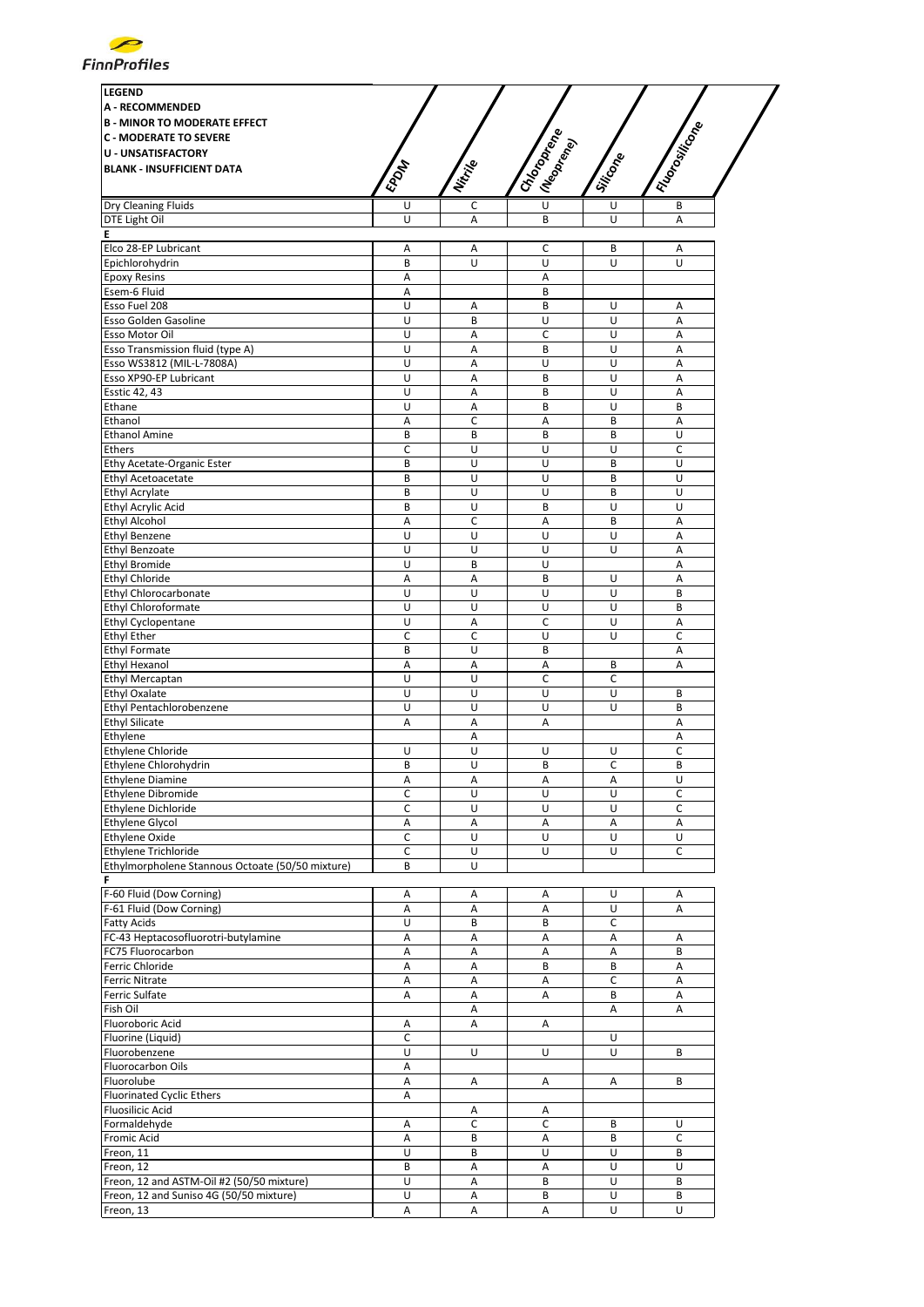

| <b>LEGEND</b><br><b>A - RECOMMENDED</b><br><b>B - MINOR TO MODERATE EFFECT</b><br><b>C - MODERATE TO SEVERE</b><br><b>U - UNSATISFACTORY</b><br><b>BLANK - INSUFFICIENT DATA</b> | EPOM    | Nitripe | I Chooperance<br>I (Neoprend) | Silicone | I Riongilleone |
|----------------------------------------------------------------------------------------------------------------------------------------------------------------------------------|---------|---------|-------------------------------|----------|----------------|
| Freon, 13B1                                                                                                                                                                      | Α       | Α       | A                             | U        | B              |
| Freon, 14                                                                                                                                                                        | Α       | Α       | Α                             | U        |                |
| Freon, 21                                                                                                                                                                        | U       | U       | B                             | U<br>U   |                |
| Freon, 22<br>Freon 22 and ASTM Oil #2 (50/50 mixture)                                                                                                                            | Α<br>U  | U<br>U  | Α<br>B                        | U        | U<br>B         |
| Freon, 31                                                                                                                                                                        | A       | U       | A                             |          |                |
| Freon, 32                                                                                                                                                                        | Α       | Α       | Α                             |          |                |
| Freon, 112                                                                                                                                                                       | U       | B       | B                             | U        |                |
| Freon, 113                                                                                                                                                                       | U       | A       | A                             | U        | U              |
| Freon, 114                                                                                                                                                                       | A       | A       | A                             | U        | B              |
| Freon, 114B2                                                                                                                                                                     | U       | B       | A                             | U        |                |
| Freon, 115                                                                                                                                                                       | Α       | Α       | А                             | U        |                |
| Freon, 142b<br>Freon 152a                                                                                                                                                        | Α<br>Α  | Α<br>Α  | A<br>Α                        |          |                |
| Freon, 218                                                                                                                                                                       | А       | A       | A                             |          |                |
| Freon, C316                                                                                                                                                                      | Α       | Α       | Α                             |          |                |
| Freon, C318                                                                                                                                                                      | Α       | Α       | Α                             |          |                |
| Freon, 502                                                                                                                                                                       | Α       | B       | Α                             |          |                |
| Freon, BF                                                                                                                                                                        | U       | B       | B                             | U        |                |
| Freon, MF                                                                                                                                                                        | U       | B       | U                             | U        |                |
| Freon, TF                                                                                                                                                                        | U       | A       | A                             | U        | A              |
| Freon, TA                                                                                                                                                                        | Α       | A       | A                             | Α        | $\overline{A}$ |
| Freon, TC                                                                                                                                                                        | B       | Α       | Α                             | U        | Α              |
| Freon, TMC<br>Freon, T-P35                                                                                                                                                       | B<br>А  | B<br>Α  | B<br>Α                        | C        | А              |
| Freon, T-WD602                                                                                                                                                                   | B       | B       | B                             | Α<br>U   |                |
| Froen, PCA                                                                                                                                                                       | U       | A       | A                             | U        |                |
| Fuel Oil                                                                                                                                                                         | U       | A       | B                             | U        |                |
| Fuel Oil, Acidic                                                                                                                                                                 | U       | Α       | B                             | Α        | U              |
| Fuel Oil, #6                                                                                                                                                                     | U       | B       | U                             | Α        | U              |
| <b>Fumaric Acid</b>                                                                                                                                                              |         | Α       | B                             | B        | U              |
| Fuming Sulphuric Acid (20/25% Oleum)                                                                                                                                             | U       | U       | U                             | U        | B              |
| Furan (Furfuran)                                                                                                                                                                 | C       | U       | U                             |          |                |
| Furfural                                                                                                                                                                         | B       | U       | U                             | U        |                |
| Furfuraldehyde                                                                                                                                                                   | B       | U       | U                             | U        |                |
| Furfaryl Alcohol                                                                                                                                                                 | B       | U<br>U  | U<br>U                        | U<br>U   |                |
| <b>Furyl Carbinol</b><br>Fyrguel A60                                                                                                                                             | B<br>B  | U       | U                             | C        | Α<br>Α         |
| Fyrquel 90, 100, 150, 220, 300, 500                                                                                                                                              | A       | U       | U                             | A        | Α              |
| G                                                                                                                                                                                |         |         |                               |          |                |
| Gallic Acid                                                                                                                                                                      | В       | В       | В                             |          | Α              |
| Gasoline                                                                                                                                                                         | U       | Α       | B                             | U        | Α              |
| Gelatin                                                                                                                                                                          | Α       | А       | А                             | Α        | Α              |
| Girling Brake Fluid                                                                                                                                                              | Α       | C       | B                             |          | U              |
| Glacial Acetic Acid                                                                                                                                                              | B       | B       | U                             | B        | U              |
| Glauber's Salt                                                                                                                                                                   | B       | U       | B                             |          | $\overline{A}$ |
| Glucose                                                                                                                                                                          | Α       | А       | А                             | Α        | Α              |
| Glue (Depending on type)<br>Glycarine-Glycerol                                                                                                                                   | Α       | А       | Α<br>А                        | Α        | Α              |
| Glycols                                                                                                                                                                          | Α<br>Α  | Α<br>Α  | Α                             | Α<br>A   | Α<br>Α         |
| Green Sulphate Liquor                                                                                                                                                            | Α       | B       | В                             | Α        | B              |
| Gulfcrown Grease                                                                                                                                                                 | U       | А       | B                             | U        | А              |
| <b>Gulf Endurance Oils</b>                                                                                                                                                       | U       | Α       | B                             | U        | Α              |
| <b>Gulf FR Fluids (Emulsion)</b>                                                                                                                                                 | U       | Α       | B                             | U        | Α              |
| Gulf FRG-Fluids                                                                                                                                                                  | Α       | Α       | Α                             | Α        | Α              |
| Gulf FRP-Fluids                                                                                                                                                                  | B       | U       | U                             | Α        | B              |
| Gulf Harmony Oils                                                                                                                                                                | U       | Α       | В                             | U        | Α              |
| <b>Gulf High Temperature Grease</b>                                                                                                                                              | U       | А       | B                             | U        | $\overline{A}$ |
| <b>Gulf Legion Oils</b>                                                                                                                                                          | U       | А       | B                             | U        | Α              |
| <b>Gulf Paramount Oils</b>                                                                                                                                                       | U<br>U  | Α       | В                             | U<br>U   | Α              |
| <b>Gulf Security Oils</b><br>н                                                                                                                                                   |         | Α       | B                             |          | Α              |
| Halowax Oil                                                                                                                                                                      | U       | U       | U                             | U        | Α              |
| Hannifin Lube A                                                                                                                                                                  | U       | Α       | А                             | B        | A              |
| <b>Heavy Water</b>                                                                                                                                                               | Α       | Α       | B                             | A        | Α              |
| HEF-2 (High Energy Fuel)                                                                                                                                                         | $\sf U$ | B       | U                             | U        | B              |
| Helium                                                                                                                                                                           | Α       | А       | А                             | Α        | Α              |
| N-Heptane                                                                                                                                                                        | U       | Α       | B                             | U        | Α              |
| N-Hexaldehyde                                                                                                                                                                    | А       | U       | Α                             | B        | U              |
| Hexane                                                                                                                                                                           | U       | Α       | B                             | U        | Α              |
| N-Hexane-1                                                                                                                                                                       | U       | B       | B                             | U        | Α              |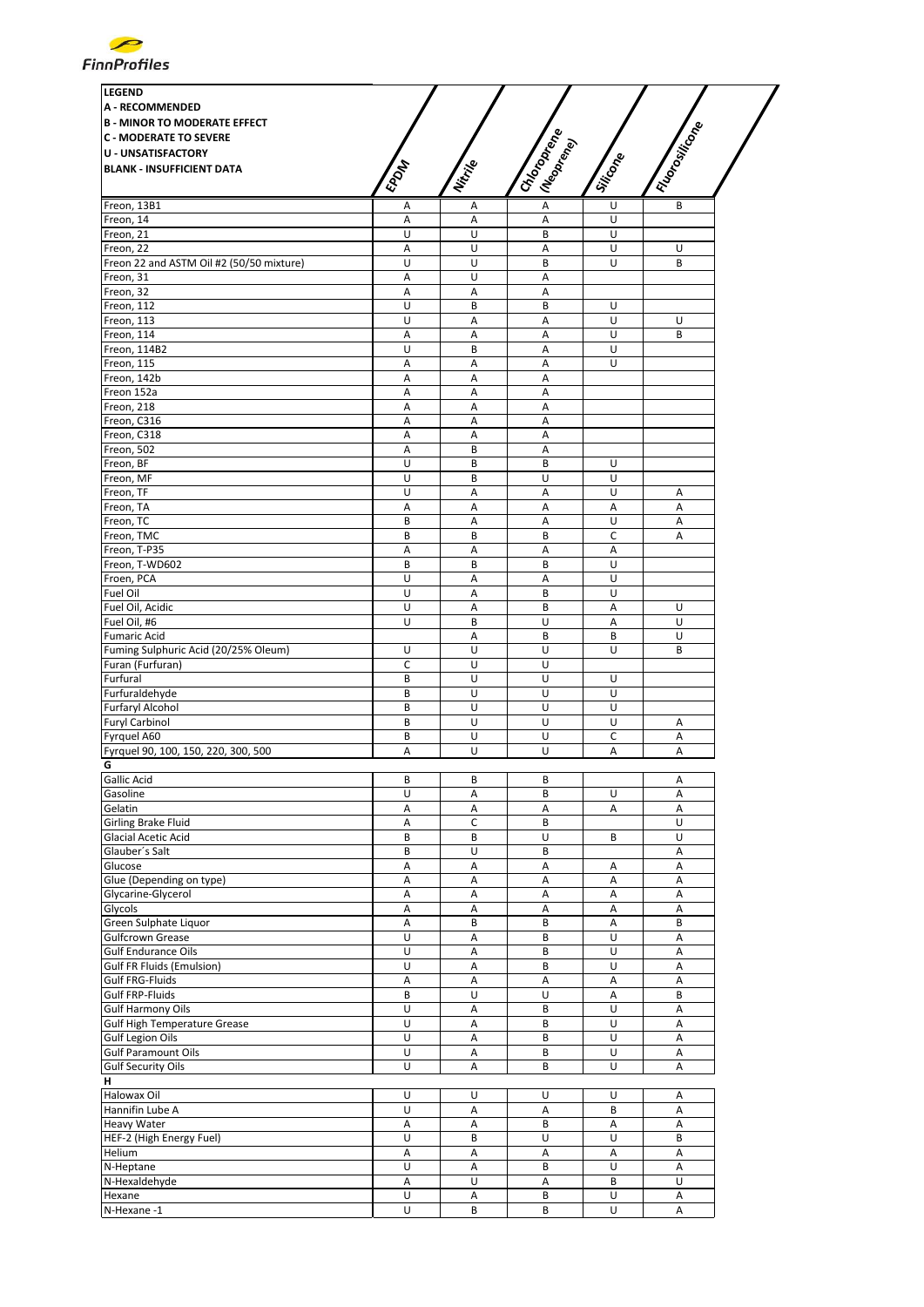

| <b>LEGEND</b><br><b>A - RECOMMENDED</b><br><b>B - MINOR TO MODERATE EFFECT</b><br><b>C - MODERATE TO SEVERE</b><br><b>U - UNSATISFACTORY</b><br><b>BLANK - INSUFFICIENT DATA</b> | EPOM        | Nitrije           | ICHOTORIAL<br>I (Neoprend) | Silicone | I Honorition |
|----------------------------------------------------------------------------------------------------------------------------------------------------------------------------------|-------------|-------------------|----------------------------|----------|--------------|
| <b>Hexyl Alcohol</b>                                                                                                                                                             | с           | Α                 | B                          | B        | B            |
| High Viscosity Lubricant, U4                                                                                                                                                     | А           | А                 | B                          | Α        | B            |
| High Viscosity Lubricant, H2                                                                                                                                                     | Α           | Α                 | B                          | Α        | B            |
| Hilo MS#1                                                                                                                                                                        | A           | U                 | U                          | C        | C            |
| Houghto-Safe 271 (Water and Glycol base)                                                                                                                                         | А           | A                 | В                          | B        | B            |
| Houghto-Safe 620 (Wate/Glycol)                                                                                                                                                   | А           | Α                 | B                          | B        | B            |
| Houghto-Safe 1010. Phosphate Ester                                                                                                                                               | Α           | U                 | U                          | C        | B            |
| Houghto-Safe 1055, Phosphate Ester                                                                                                                                               | Α           | U                 | U                          | C        | B            |
| Houghto-Safe 1120, Phosphate Ester                                                                                                                                               | А           | U                 | U                          | C        | B            |
| Houghto-Safe 5040 (Water/Oil emulsion)                                                                                                                                           | U           | A                 | B                          | C        | B            |
| Hydraulic Oil (Petroleum Base)                                                                                                                                                   | U           | Α                 | B                          | C        | Α            |
| Hydrazine                                                                                                                                                                        | Α           | B                 | B                          | C        |              |
| Hydrobromic Acid                                                                                                                                                                 | Α           | U                 | U                          | U        | С            |
| Hydrobromic Acid 40%                                                                                                                                                             | А           | U                 | В                          | U        | C            |
| Hydrocarbons (Saturdated)                                                                                                                                                        | U           | Α                 | B                          | U        | А            |
| Hydrochloric Acid Hot 37%                                                                                                                                                        | C           | U                 | U                          | U        | U            |
| Hydrochloric Acid Cold 37%                                                                                                                                                       | А           | B                 | B                          | B        | B            |
| Hydrochloric Acid 3 Molar                                                                                                                                                        | Α           | C                 | С                          | U        | B            |
| Hydrochloric Acid Concentrated                                                                                                                                                   | $\mathsf C$ | U                 | U                          | U        | C            |
| Hydrocyanic Acid                                                                                                                                                                 | Α           | B                 | B                          | C        | B            |
| Hydro-Drive MIH-50 (Petroleum Base)                                                                                                                                              | U           | А                 | B                          | B        | Α            |
| Hydro-Drive MIH-10 (Petroleum Base)                                                                                                                                              | U           | Α                 | B                          | B        | Α            |
| Hydrofluoric Acid, 65% Max. Cold                                                                                                                                                 | А           | B                 | A                          | U        |              |
| Hydrofluoric Acid, 65% Min. Cold                                                                                                                                                 | C           | U                 | U                          | U        | U            |
| Hydrofluoric Acid, 65% Max. Hot                                                                                                                                                  | U           | U                 | C                          | Ù        | U            |
| Hydrofluoric Acid, 65% Min. Hot                                                                                                                                                  | U           | U                 | U                          | U        | U            |
| Hydrofluosilicic Acid                                                                                                                                                            | Α           | B                 | B                          | U        | U            |
| Hydrogen Gas, Cold                                                                                                                                                               | A           | Α                 | Α                          | C        | C            |
| Hydrogen Gas, Hot                                                                                                                                                                | А           | А                 | A                          | C        | C            |
| Hydrogen Peroxide (1)                                                                                                                                                            | Α           | B                 | А                          | А        | А            |
| Hydrogen Peroxide 90% (1)                                                                                                                                                        | C           | U                 | U                          | B        | B            |
| Hydrogen Sulfide Dry, Cold                                                                                                                                                       | А           | Α                 | Α                          | C        | C            |
| Hydrogen Sulfile Dry, Hot                                                                                                                                                        | Α           | U                 | B                          | C        | C            |
| Hydrogen Sulfide Wet, Cold                                                                                                                                                       | Α           | U                 | Α                          | C        | C            |
| Hydrogen Sulfide Wet, Hot<br>Hydrolube-Water/Ethylene Glycol                                                                                                                     | А           | U                 | B                          | C        | C            |
|                                                                                                                                                                                  | А<br>U      | А<br>$\mathsf{C}$ | B<br>U                     | B        | B<br>B       |
| Hydroquinone                                                                                                                                                                     |             |                   | B                          | U        | U            |
| Hydyne<br>Hyjet                                                                                                                                                                  | Α<br>Α      | B<br>U            | U                          |          |              |
| Hyjet III                                                                                                                                                                        | Α           | U                 | U                          |          |              |
| Hyjet S                                                                                                                                                                          | Α           | U                 | U                          |          |              |
| Hyjet W                                                                                                                                                                          | Α           | U                 | U                          |          |              |
| <b>Hypochlorous Acid</b>                                                                                                                                                         | B           | U                 | U                          |          |              |
|                                                                                                                                                                                  |             |                   |                            |          |              |
| Industron FF44                                                                                                                                                                   | U           | Α                 | В                          | U        | Α            |
| Industron FF48                                                                                                                                                                   | U           | Α                 | В                          | U        | Α            |
| Industron FF53                                                                                                                                                                   | U           | A                 | B                          | U        | A            |
| Industron FF80                                                                                                                                                                   | U           | А                 | B                          | U        | Α            |
| Iodine                                                                                                                                                                           | B           | B                 | U                          |          | Α            |
| Iodine Pentafluoride                                                                                                                                                             | U           | U                 | U                          | U        | U            |
| Iodoform                                                                                                                                                                         | Α           |                   |                            |          |              |
| <b>Isobutyl Alcohol</b>                                                                                                                                                          | Α           | B                 | А                          | Α        | B            |
| Iso-Butyl N-Butyrate                                                                                                                                                             | Α           | U                 | U                          |          | Α            |
| Isododecane                                                                                                                                                                      | U           | А                 | B                          | U        | A            |
| Iso-Octane                                                                                                                                                                       | U           | Α                 | В                          | U        | Α            |
| Isophorone (Ketone)                                                                                                                                                              | Α           | U                 | U                          | U        | U            |
| Isopropanol                                                                                                                                                                      | Α           | B                 | B                          | Α        | B            |
| Isopropyl Acetate                                                                                                                                                                | B           | U                 | U                          | U        | U            |
| Isopropyl Alcohol                                                                                                                                                                | Α           | B                 | B                          | Α        | B            |
| Isopropyl Chloride                                                                                                                                                               | U           | U                 | U                          | U        | B            |
| Isopropyl Ether                                                                                                                                                                  | U           | B                 | С                          | U        | С            |
| J.                                                                                                                                                                               |             |                   |                            |          |              |
| JP 3 (MIL-J-5624)                                                                                                                                                                | U           | Α                 | U                          | U        | Α            |
| JP 4 (MIL-J-5624)                                                                                                                                                                | U           | Α                 | U                          | U        | В            |
| JP 5 (MIL-J-5624)                                                                                                                                                                | U           | Α                 | U                          | U        | В            |
| JP 6 (MIL-J-25656)                                                                                                                                                               | U           | A                 | U                          | U        | B            |
| JP X (MIL-F-25604)                                                                                                                                                               | U           | Α                 | B                          | U        | U            |
| к                                                                                                                                                                                |             |                   |                            |          |              |
| Kel F Liquids                                                                                                                                                                    | Α           | Α                 |                            | Α        | B            |
| Kerosene                                                                                                                                                                         | U           | Α                 | c                          | U        | Α            |
| Keystone #87HX-Grease                                                                                                                                                            | U           | Α                 | U                          | U        | Α            |
|                                                                                                                                                                                  |             |                   |                            |          |              |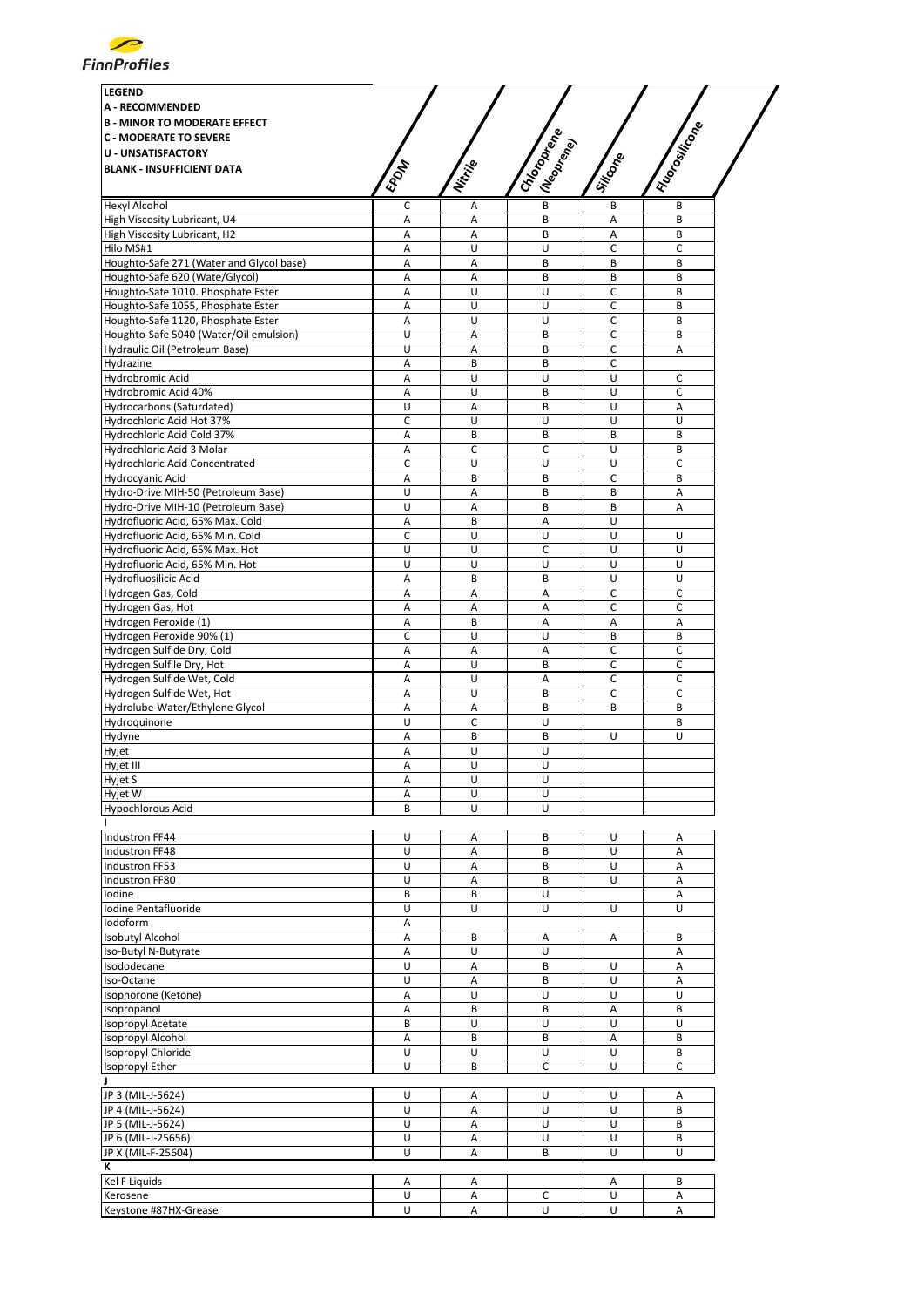

| <b>LEGEND</b><br><b>A - RECOMMENDED</b><br><b>B - MINOR TO MODERATE EFFECT</b>                 |      | ىم                                                                                          |                               |  |
|------------------------------------------------------------------------------------------------|------|---------------------------------------------------------------------------------------------|-------------------------------|--|
| <b>C - MODERATE TO SEVERE</b><br><b>U - UNSATISFACTORY</b><br><b>BLANK - INSUFFICIENT DATA</b> | EPON | .T<br>$s^{\mathcal{C}}$<br>$\mathcal{S}_{\mathbf{Q}_1}$<br>Nitrie<br><b>Report</b><br>$z_c$ | Tositicone<br>Siticope<br>290 |  |

| Lactams-Amino Acids                            | В              | U              | В |   | U              |
|------------------------------------------------|----------------|----------------|---|---|----------------|
| Lactic Acid, Cold                              | $\overline{A}$ | A              | A |   | Α              |
| Lactic Acid, Hot                               | U              | U              | U |   | B              |
| Lacquers                                       | U              | U              | U | U | U              |
|                                                | U              | U              | U | U | U              |
| Lacquer Solvents                               |                |                |   |   |                |
| Lactic Acids                                   | A              | A              | Α | Α | A              |
| Lard, Animal Fats                              | U              | A              | C | B | A              |
| Lavender Oil                                   | U              | B              | U | U | B              |
| Lead Acetate                                   | Α              | B              | B | U | U              |
| Lead Nitrate                                   | Α              | Α              | Α | B | A              |
| Lead Sulphamate                                | Α              | B              | Α | B | A              |
| Lehigh X1169                                   | U              | Α              | B | U | Α              |
| Lehigh X1170                                   | U              | $\overline{A}$ | B | U | $\overline{A}$ |
|                                                |                |                |   |   |                |
| <b>Light Grease</b>                            | U              | A              | U | U | A              |
| Ligroin (Petroleum Ether or Benzine)           | U              | Α              | B | U | Α              |
| Lime Bleach                                    | A              | A              | B | B | A              |
| Lime Sulphur                                   | Α              | U              | S | S | Α              |
| Lindol, Hydraulic Fluid (Phosphate ester type) | A              | U              | U | C | C              |
| Linoleic Acid                                  | U              | B              | U | B |                |
|                                                |                |                |   |   |                |
| Linseed Oil                                    | C              | Α              | C | Α | Α              |
| Liquid Oxygen                                  | U              | U              | U | U | U              |
| Liquid Petroleum Gas (LPG)                     | U              | A              | B | C | $\mathsf{C}$   |
| Liquimoly                                      | U              | Α              | B | U | Α              |
| Lubricating Oils, SAE 10, 20, 30, 40, 50       | U              | Α              | B | U | Α              |
| Lye Solutions                                  | $\overline{A}$ | B              | B | B | B              |
| М                                              |                |                |   |   |                |
|                                                |                |                |   |   |                |
| Magnesium Chloride                             | Α              | А              | Α | Α | Α              |
| Magnesium Hydroxide                            | A              | B              | B |   |                |
| Magnesium Sulphate                             | Α              | Α              | Α | Α | Α              |
| Magnesium Sulphite                             | Α              | Α              | Α | Α | Α              |
| <b>Magnesium Salts</b>                         | A              | A              | A | A | A              |
| Malathion                                      | U              | B              |   | U | B              |
| Maleic Acids                                   | U              | U              | U |   |                |
|                                                |                |                |   |   |                |
| Maleic Anhydride                               | U              | U              | U |   |                |
| Malic Acid                                     | U              | Α              | B | B | Α              |
| <b>MCS 312</b>                                 | U              | U              | U | Α | Α              |
| <b>MCS 352</b>                                 | A              | U              | U | C | C              |
| <b>MCS 463</b>                                 | Α              | U              | U | C | C              |
| Mercuric Chloride                              | Α              | Α              | Α |   |                |
| Mercury                                        | Α              | Α              | Α |   |                |
|                                                |                |                |   |   |                |
| <b>Mercury Vapors</b>                          | Α              | Α              | Α |   |                |
| Mesityl Oxide (Ketone)                         | B              | U              | U | U | U              |
| Methane                                        | U              | Α              | B | B | B              |
| Methanol                                       | A              | A              | A | A | A              |
| Methyl Acetate                                 | B              | U              | B | U | U              |
| Methyl Acetoacetate                            | B              | U              | U | B | U              |
|                                                | B              | U              | B | U | U              |
| Methyl Acrylate                                |                |                |   |   |                |
| Methylacrylic Acid                             | B              | U              | B | U | U              |
| <b>Methyl Alcohol</b>                          | A              | A              | A | A | A              |
| Methyl Benzoate                                | U              | U              | U | U | Α              |
| Methyl Bromide                                 | U              | B              | U |   | A              |
| Methyl Butyl Ketone                            | Α              | U              | U | U | U              |
| Methyl Carbonate                               | U              | $\cup$         | U | U | B              |
|                                                |                |                |   |   |                |
| Methyl Cellosolve                              | B              | C              | В | U | U              |
| Methyl Cellulose                               | B              | B              | B | B | U              |
| Methyl Chloride                                | $\mathsf C$    | U              | U | U | B              |
| Methyl Chloroformate                           | U              | U              | U | U | B              |
| Methyl D-Bromide                               |                | $\sf U$        | U | U | B              |
| Methyl Cyclopentane                            | U              | $\overline{U}$ | U | U | B              |
| Methylene Chloride                             | U              | U              | U | U | B              |
|                                                | U              | U              | U | U |                |
| Methylene Dichloride                           |                |                |   |   | B              |
| Methyl Ether                                   | Α              | Α              | С | A | Α              |
| Methyl Ethyl Ketone (MEK)                      | Α              | U              | U | U | U              |
| Methyl Ethyl Ketone Peroxide                   | U              | U              | U | B | U              |
| Methyl Formate                                 | B              | U              | B | B |                |
| Methyl Isobutyl Ketone (MIBK)                  | $\mathsf C$    | $\cup$         | U | U | U              |
| Methyl Isopropyl Ketone                        | В              | U              | U | U | U              |
|                                                |                |                |   |   |                |
| Methyl Methacrylate                            | U              | $\overline{U}$ | U | C | U              |
| Methyl Oleate                                  |                |                | U |   | B              |
| Methyl Salicylate                              | B<br>B         | U<br>U         | U |   |                |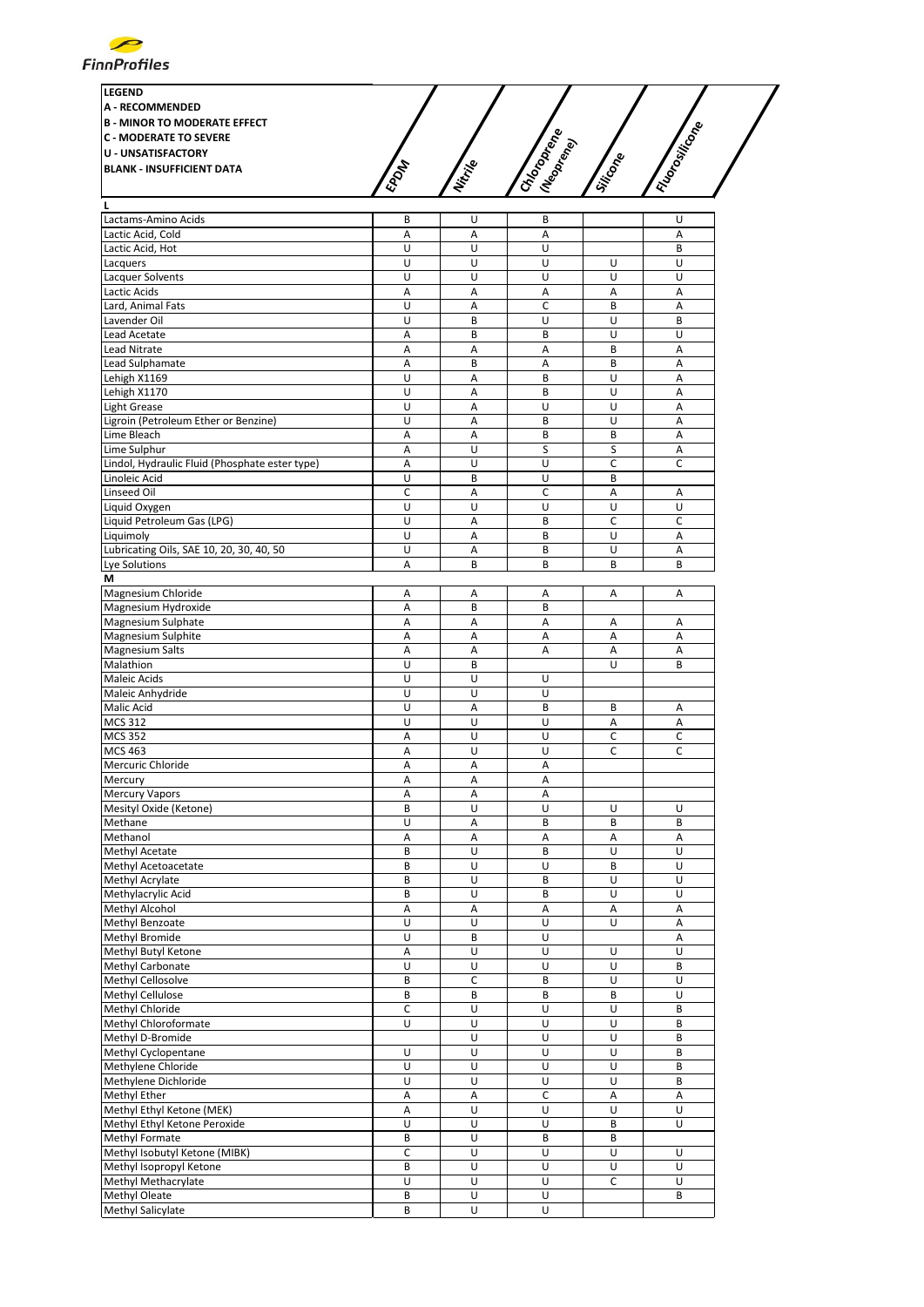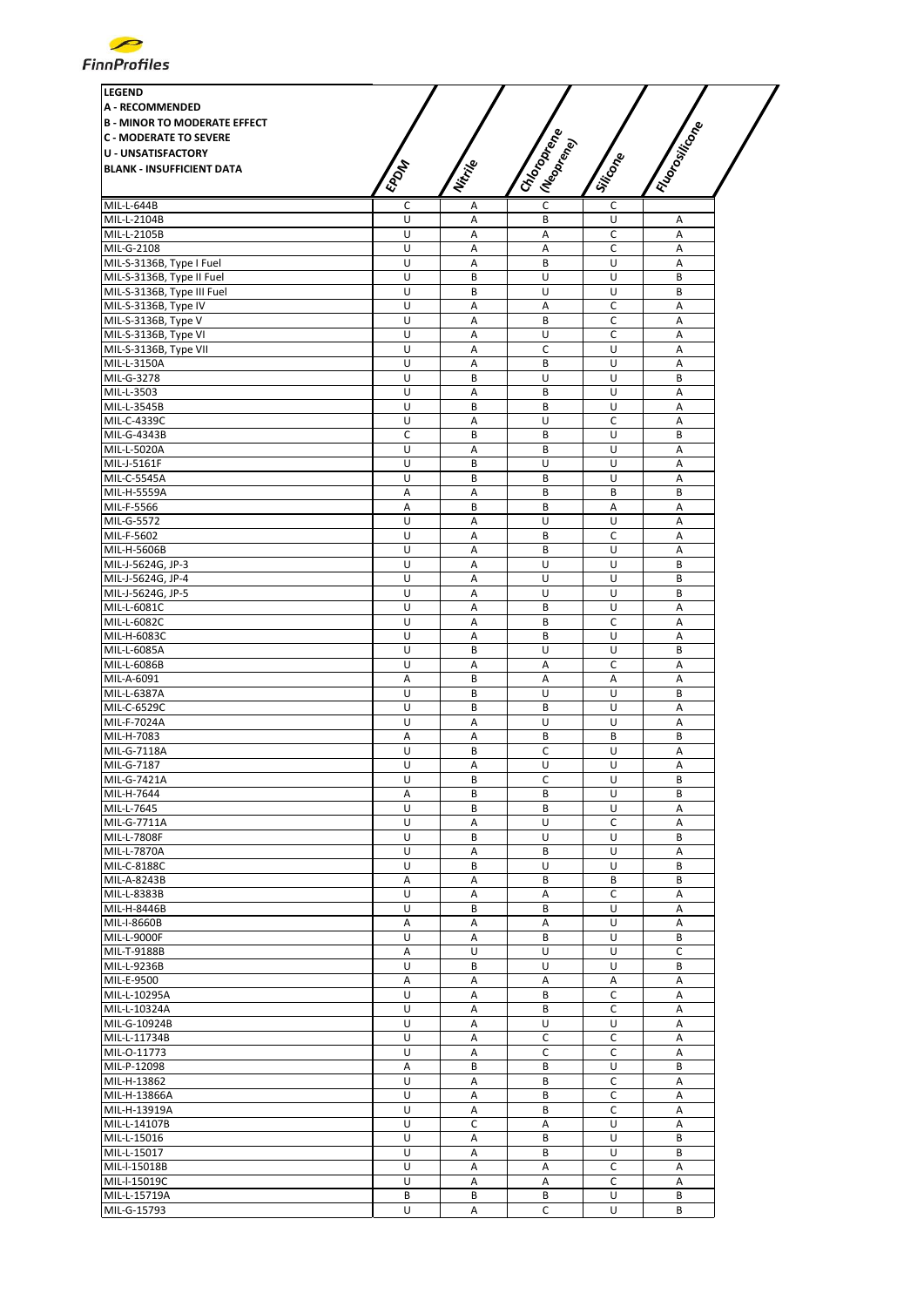| <b>LEGEND</b>                                  |                |                |               |             |                 |
|------------------------------------------------|----------------|----------------|---------------|-------------|-----------------|
| <b>A - RECOMMENDED</b>                         |                |                |               |             |                 |
| <b>B - MINOR TO MODERATE EFFECT</b>            |                |                |               |             |                 |
| <b>C - MODERATE TO SEVERE</b>                  |                |                |               |             |                 |
| <b>U - UNSATISFACTORY</b>                      |                |                |               |             |                 |
| <b>BLANK - INSUFFICIENT DATA</b>               |                |                |               |             |                 |
|                                                | <b>EPDAT</b>   | Nitrille       | I Chooperance | Silicone    |                 |
|                                                |                |                | I (Neoprend)  |             | I Florositicone |
| MIL-F-16884                                    | U              | А              | C             | U           | Α               |
| MIL-F-16929A                                   | U              | Α              | С             | С           | Α               |
| MIL-L-16958A<br>MIL-F-17111                    | U              | Α              | B             | С           | Α               |
| MIL-L-17331D                                   | U<br>U         | A<br>Α         | B<br>B        | U<br>U      | B<br>A          |
| MIL-L-17353A                                   | U              | Α              | C             | с           | Α               |
| MIL-L-17672B                                   | U              | Α              | Α             | C           | A               |
| MIL-I-18486A                                   | U              | Α              | Α             | с           | Α               |
| MIL-G-18709A                                   | U              | A              | A             | C           | $\overline{A}$  |
| MIL-H-19457B                                   | Α              | U              | U             | U           | U               |
| MIL-F-19605                                    | U              | A              | C             | U           | A               |
| MIL-L-19701                                    | U              | Α              | C             | С           | A               |
| MIL-L-21260                                    | U              | Α              | B             | U           | Α               |
| MIL-G-21568A                                   | Α              | Α              | Α             | U           | B               |
| MIL-H-22072                                    | Α              | Α              | B             | B           | B               |
| MIL-H-22251                                    | A              | B              | B             | U           |                 |
| MIL-L-22396                                    | U              | A              | Α             | C           | A               |
| MIL-L-23699A                                   | U              | B              | Ċ             | U           | B               |
| MIL-G-23827A                                   | U              | Α              | С             | C           | Α               |
| MIL-G-25013D                                   | U              | A              | B             | U           | B               |
| MIL-F-25172                                    | U              | Α              | C             | U           | Α               |
| MIL-L-25336B                                   | U              | Α              | C             | C           | A               |
| MIL-F-25524A                                   | U              | A              | C             | U           | A               |
| MIL-G-25537A                                   | U<br>U         | Α              | B<br>B        | U<br>U      | A<br>A          |
| MIL-F-25558B<br>MIL-F-25576C                   | U              | Α<br>Α         | C             | U           | Α               |
| MIL-H-25598                                    | U              | Α              | B             | C           | A               |
| MIL-F-25656B                                   | U              | Α              | U             | U           | B               |
| MIL-L-25681C                                   | A              | B              | B             | U           | B               |
| MIL-G-25760A                                   | U              | B              | C             | U           | B               |
| MIL-L-25968                                    | U              | A              | Ċ             | C           | $\overline{A}$  |
| MIL-L-26087A                                   | U              | Α              | Α             | с           | Α               |
| MIL-G-27343                                    | Α              | Α              | Α             | U           | Α               |
| MIL-P-27402                                    | Α              | B              | B             | U           |                 |
| MIL-H-27601A                                   | U              | B              | B             | U           | B               |
| MIL-G-27617                                    | Α              | U              |               | U           | Α               |
| MIL-I-27686D                                   | Α              | A              | B             | B           | B               |
| MIL-L-27694A                                   | А              | Α              | Α             | U           | Α               |
| MIL-L-46000A                                   | U              | Α              | C             | $\mathsf C$ | Α               |
| MIL-H-46001A                                   | U              | А              | Α             | C           | Α               |
| MIL-L-46002                                    | U              | Α              | Α             | C           | Α               |
| MIL-H-46004                                    | U              | $\mathsf A$    | B             | C           | А               |
| MIL-P-46046A                                   | Α              | В              | B             | U           | B               |
| MIL-H-81019B                                   | U              | Α              | B             | C<br>U      | Α<br>B          |
| MIL-S-81087<br>MIL-H-83282                     | Α<br>U         | Α<br>А         | Α<br>B        | U           | Α               |
| Milk                                           | Α              | А              | Α             | Α           | A               |
| Mineral Oils                                   | U              | А              | B             | B           | $\overline{A}$  |
| Mobil 24 DTE                                   | U              | А              | B             | U           | А               |
| Mobil HF                                       | U              | Α              | B             | U           | Α               |
| Mobil Delvac 1100, 1110, 1120, 1130            | U              | А              | B             | U           | А               |
| Mobil Nyvac 20 and 30                          | Α              | А              | А             | Α           | Α               |
| Mobil Velocite C                               | U              | Α              | B             | U           | А               |
| Mobilgas WA200, Type A, Automatic trans. Fluid | U              | А              | B             | U           | Α               |
| Mobil Oil SAE 20                               | U              | А              | B             | U           | А               |
| Mobiltherm 600                                 | U              | Α              | B             | U           | Α               |
| Mobilux                                        | $\overline{U}$ | А              | B             | U           | А               |
| Mono Bromobenzene                              | U              | U              | U             | U           | B               |
| Mono Chlorobenzene                             | U              | U              | U             | U           | B               |
| Mono Ethanolamine                              | B              | U              | U             | B           | U               |
| Monomethyl Aniline                             |                | U              | U             |             |                 |
| Monomethylether                                | Α              | А              | Α             |             |                 |
| Monomethyl Hydrazine                           | А              | B              | B             | U           |                 |
| Mononitrotoluene & Dinitrotoluene (40/60 Mix.) | U              | U              | U             | U           | C               |
| Monovinyl Acetylene                            | Α              | Α              | В             | В           |                 |
| Mopar Brake Fluid                              | А              | $\overline{C}$ | B             | C           | U               |
| Mustrad Gas<br>N                               | Α              |                | Α             | Α           |                 |
| Naptha                                         | U              |                | U             | U           | B               |
|                                                | U              | C<br>U         | U             | U           |                 |
| Napthalene                                     |                |                |               |             | Α               |
| Napthenic Acid                                 | U              | В              | U             | U           | Α               |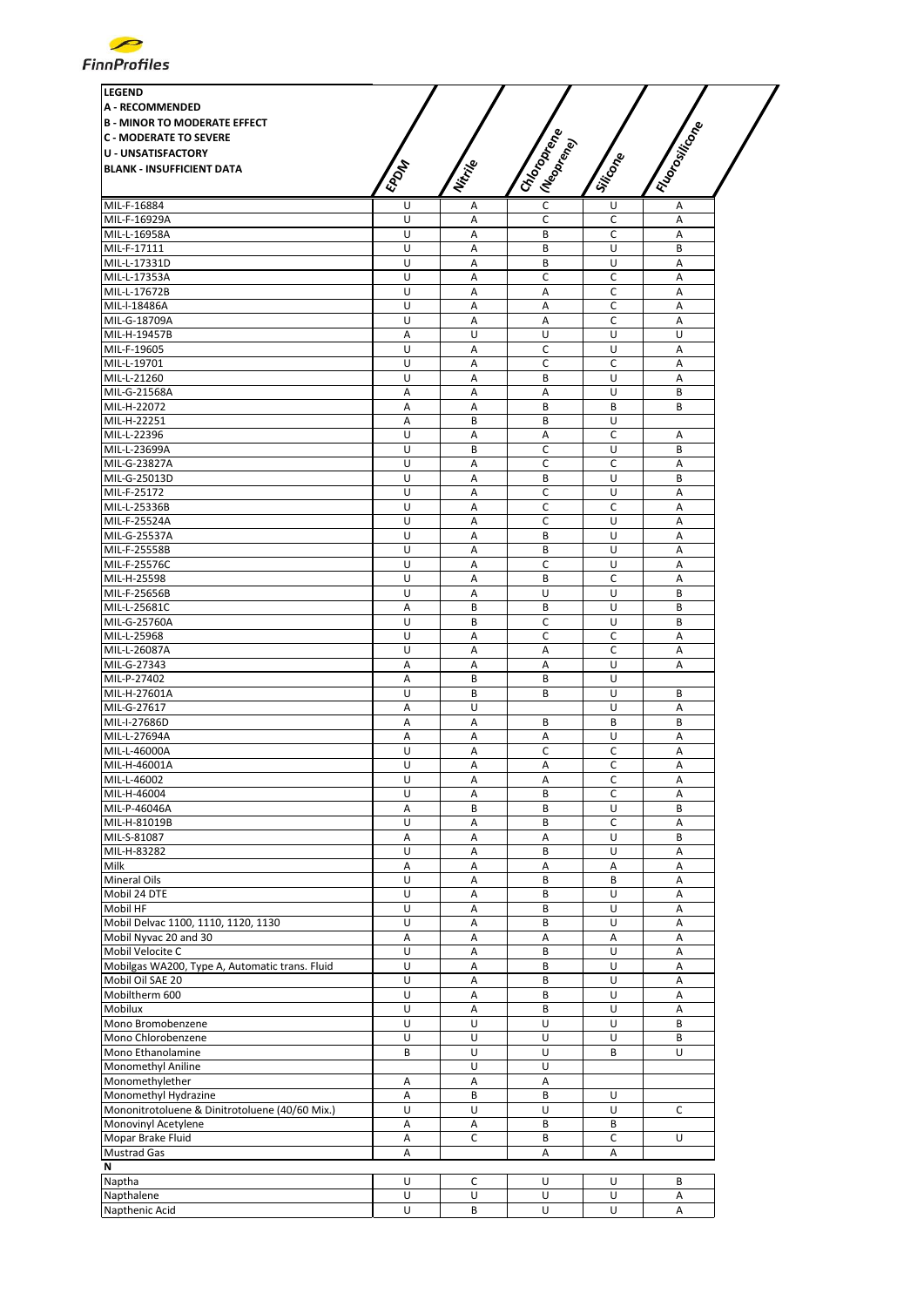

| <b>LEGEND</b>                                                             |                |                     |                                 |          |                |
|---------------------------------------------------------------------------|----------------|---------------------|---------------------------------|----------|----------------|
| <b>A - RECOMMENDED</b>                                                    |                |                     |                                 |          |                |
| <b>B - MINOR TO MODERATE EFFECT</b>                                       |                |                     |                                 |          |                |
| <b>C - MODERATE TO SEVERE</b>                                             |                |                     |                                 |          |                |
| <b>U - UNSATISFACTORY</b>                                                 |                |                     |                                 |          |                |
| <b>BLANK - INSUFFICIENT DATA</b>                                          | EPOM           | Nitrije             | I Chocoperation<br>I (Neoprend) | Silicone | I Hanswitcom   |
|                                                                           |                |                     |                                 |          |                |
| <b>Natural Gas</b>                                                        | U              | Α                   | $\overline{A}$                  | Α        | C              |
| Neatsfoot Oil                                                             | B              | A                   | U                               | B        | Α              |
| Neon                                                                      | Α              | Α                   | A                               | Α        | Α              |
| Neville Acid                                                              | B              | U                   | U                               | U        | B              |
| Nickel Acetate                                                            | Α              | B                   | B                               | U        | U              |
| Nickel Chloride<br><b>Nickel Salts</b>                                    | Α<br>Α         | $\overline{A}$<br>Α | B<br>B                          | A<br>Α   | A<br>А         |
| Nickel Sulfate                                                            | A              | Α                   | Α                               | Α        | $\overline{A}$ |
| Niter Cake                                                                | A              | A                   | A                               | A        | Α              |
| Nitric Acid (1) 3 Molar                                                   | B              | U                   | U                               | U        | C              |
| Nitric Acid (1) Concentrated                                              | U              | U                   | U                               | U        | U              |
| Nitric Acid Dilute                                                        | B              | U                   | A                               | B        | B              |
| Nitric Acid (1) Red Fuming (RFNA)                                         | U              | U                   | U                               | U        | U              |
| Nitric Acid (1) Inhibited Red Fuming (IRFNA)                              | U              | U                   | U                               | U        | U              |
| Nitrobenzene                                                              | U              | U                   | U                               | U        | U              |
| Nitrobenzine                                                              | C              |                     | U                               |          | Α              |
| Nitroethane                                                               | B<br>Α         | U<br>$\overline{A}$ | C<br>A                          | U<br>Α   | U<br>A         |
| Nitrogen                                                                  | U              | U                   | U                               | U        | U              |
| Nitrogen (Textroxide (N <sub>2</sub> O <sub>4</sub> ) (1)<br>Nitromethane | B              | U                   | C                               | U        | U              |
| Nitropropane                                                              | B              | U                   | U                               | U        | U              |
| O                                                                         |                |                     |                                 |          |                |
| O-A-548A                                                                  | Α              | Α                   | B                               | B        | B              |
| O-T-634b                                                                  | U              | C                   | U                               | U        | B              |
| Octachloro Toluene                                                        | U              | U                   | U                               | U        | B              |
| Octadecane                                                                | U              | A                   | B                               | U        | A              |
| N-Octane                                                                  | U              | B                   | U                               | U        | B              |
| Octyl Alcohol                                                             | Α              | B                   | B                               | B        | В              |
| Oleum (Fuming Sulfuric Acid)                                              | U              | U                   | U                               | U        |                |
| Oleum Spirits<br>Olive Oil                                                | U<br>B         | B<br>Α              | C<br>B                          | U<br>U   | B<br>A         |
| Oronite 8200                                                              | U              | B                   | А                               | U        | A              |
| Oronite 8515                                                              | U              | B                   | Α                               | U        | Α              |
| Orthochloro Ethyl Benzene                                                 | $\overline{U}$ | U                   | U                               | U        | B              |
| Ortho-Dichlorobenzene                                                     | U              | U                   | U                               | U        | B              |
| OS 45 Type III (OS45)                                                     | U              | B                   | A                               | U        | B              |
| OS 45 Type IV (OS45-1)                                                    | U              | B                   | A                               | U        | B              |
| OS 70                                                                     | U              | B                   | A                               | U        | B              |
| Oxalic Acid                                                               | Α              | B                   | B                               | B        | Α              |
| Oxygen, Cold                                                              | A              | B                   | A                               | A        | A              |
| Oxygen, Cold 200-400°F                                                    | U              | U                   | U                               | В        | U              |
| Ozone<br>P                                                                | Α              | U                   | C                               | Α        | B              |
| P-S-661b                                                                  | U              | Α                   | с                               | U        | Α              |
| P-D-680                                                                   | U              | Α                   | C                               | U        | Α              |
| Paint Thinner, Duco                                                       | U              | U                   | U                               | U        | B              |
| Palmitic Acid                                                             | B              | Α                   | B                               | U        | Α              |
| Pera-dichlorobenzene                                                      | U              | U                   | U                               | U        | B              |
| Par-al-Ketone                                                             | U              | U                   | U                               | U        | U              |
| Parker O Lube                                                             | U              | A                   | Α                               | B        | А              |
| Peanut Oil                                                                | C              | Α                   | В                               | Α        | Α              |
| Pentane, 2 Methyl                                                         | U              | Α                   | В                               | U        | C              |
| Pentane, 2-4 dimethyl                                                     | U              | Α                   | В                               | U        | C              |
| Pentane, 3 Methyl                                                         | U              | Α                   | B                               | U        | C              |
| N-Pentane                                                                 | U<br>$\sf B$   | Α<br>U              | Α<br>B                          | U<br>U   | C              |
| Perchloric Acid<br>Perchloroethylene                                      | U              | C                   | U                               | U        | Α<br>B         |
| Petroleum Oil, Crude                                                      | U              | Α                   | B                               | U        | Α              |
| Petroleum Oil, Below 250°F                                                | U              | Α                   | B                               | B        | B              |
| Petroleum Oil, Above 250°F                                                | U              | U                   | U                               | U        | U              |
| Phenol                                                                    | B              | U                   | U                               | U        | B              |
| Phenol, 70%/30% H <sub>2</sub> 0                                          | U              | U                   | U                               | U        | B              |
| Phenol, 85%/15% H <sub>2</sub> 0                                          | U              | U                   | U                               | U        | B              |
| Phenylbenzene                                                             | U              | U                   | U                               | U        | В              |
| Phenyl Ethyl Ether                                                        | U              | U                   | U                               | U        | U              |
| Phenyl Hydrazine                                                          | U              | U                   | U                               |          |                |
| Phorone                                                                   | B              | U                   | U                               | U        | U              |
| Phosphoric Acid 20%<br>Phosphoric Acid 45%                                | Α<br>B         | U<br>U              | B<br>B                          | B<br>U   | B<br>B         |
| Phosphoric Acid, 3 Molar                                                  | Α              | U                   | с                               | В        | В              |
| Phosphoric Acid, Concentreated                                            | B              | U                   | U                               | C        | B              |
|                                                                           |                |                     |                                 |          |                |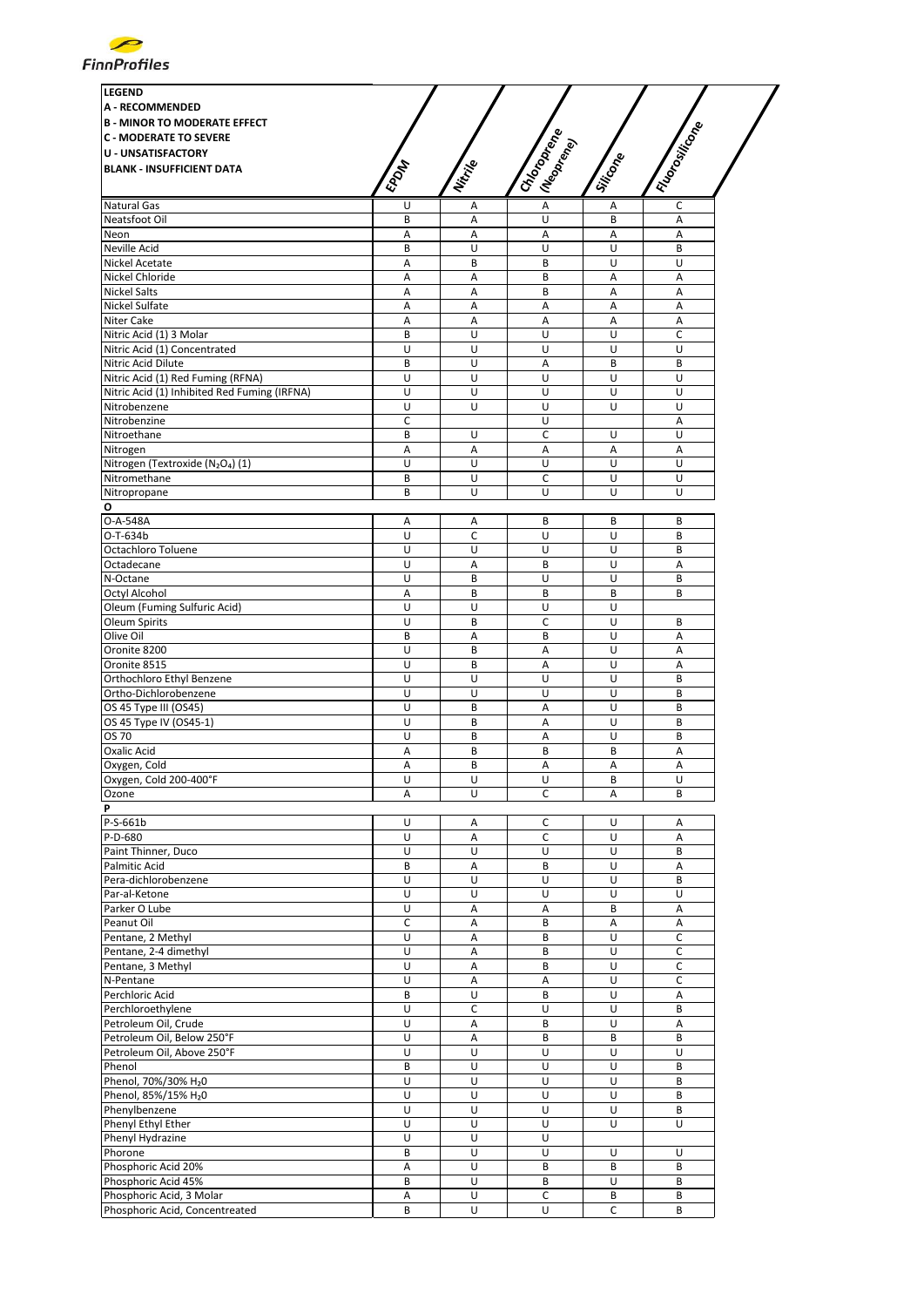

| <b>LEGEND</b><br><b>A - RECOMMENDED</b><br><b>B - MINOR TO MODERATE EFFECT</b><br><b>C - MODERATE TO SEVERE</b><br><b>U - UNSATISFACTORY</b><br><b>BLANK - INSUFFICIENT DATA</b> | <b>EPOM</b> | Nitrije | I Chooperance<br>I (Neoprend) | Jijicone    | I Florositicone |
|----------------------------------------------------------------------------------------------------------------------------------------------------------------------------------|-------------|---------|-------------------------------|-------------|-----------------|
| Phosphorous Trichloride                                                                                                                                                          | Α           | U       | $\overline{U}$                |             | Α               |
| <b>Pickling Solution</b>                                                                                                                                                         | C           | U       | U                             | U           | U               |
| Picric Acid, H <sub>2</sub> 0 Solution                                                                                                                                           | B           | B       | B                             | U           | B               |
| Picric Acid, Molten                                                                                                                                                              | B           | B       | B                             | U           | B               |
| Pinene                                                                                                                                                                           | U           | B       | С                             | U           | B               |
| Pine Oil                                                                                                                                                                         | U           | B       | U                             | U           | Α               |
| Piperidine                                                                                                                                                                       | U           | U       | U                             | U           | U               |
| Plating Solutions, Chrome                                                                                                                                                        | Α           |         | U                             | U           |                 |
| Plating Solutions, Others                                                                                                                                                        | Α           | Α       |                               | U           |                 |
| <b>Pneumatic Service</b>                                                                                                                                                         | Α           | А       | Α                             | U           | U               |
| Polyvinyl Acetate Emulsion                                                                                                                                                       | Α           |         | B                             | U           |                 |
| Potassium Acetate                                                                                                                                                                | A           | B       | B                             | U           | U               |
| Potessium Chloride                                                                                                                                                               | Α           | Α       | Α                             | Α           | А               |
| Potessium Cupro Cyanide                                                                                                                                                          | A           | А       | А                             | A           | A               |
| Potassium Cyanide                                                                                                                                                                | А           | Α       | Α                             | A           | A               |
| Potassium Dichromate                                                                                                                                                             | Α           | Α       | Α                             | Α           | Α               |
| Potassium Hydroxide                                                                                                                                                              | А           | B       | B                             | $\mathsf C$ | C               |
| Potassium Nitrate                                                                                                                                                                | А           | Α       | Α                             | А           | Α               |
| Potassium Salts                                                                                                                                                                  | А           | A       | Α<br>Α                        | A           | А<br>A          |
| Potassium Sulphate                                                                                                                                                               | Α<br>А      | Α<br>Α  | Α                             | Α<br>А      | А               |
| Potassium Sulphite<br><b>Prestone Antifreeze</b>                                                                                                                                 | Α           | Α       | Α                             | Α           | Α               |
| PRL-High Temp. Hydr. Oil                                                                                                                                                         | Ù           | B       | B                             | B           | A               |
| Producer Gas                                                                                                                                                                     | U           | Α       | B                             | B           | B               |
| Propane                                                                                                                                                                          | U           | Α       | B                             | U           | B               |
| Propane Propionitrile                                                                                                                                                            | U           | A       | B                             | U           | C               |
| Propyl Acetate                                                                                                                                                                   | B           | U       | U                             | U           | U               |
| N-Propyl Acetone                                                                                                                                                                 | А           | U       | U                             | U           | U               |
| Propyl Alcohol                                                                                                                                                                   | А           | А       | Α                             | A           | Α               |
| Propyl Nitrate                                                                                                                                                                   | B           | U       | U                             | U           | U               |
| Propylene                                                                                                                                                                        | U           | U       | U                             | U           | B               |
| Propylene Oxide                                                                                                                                                                  | B           | U       | U                             | U           | U               |
| Pyranol, Transformer Oil                                                                                                                                                         | U           | Α       | В                             | U           | Α               |
| Pyranol                                                                                                                                                                          | U           | Α       | U                             | U           | Α               |
| Pydraul, 10E, 29 ELT                                                                                                                                                             | B           | U       | U                             | U           | U               |
| Pydraul, 30E, 50E, 65E, 90E                                                                                                                                                      | B           | U       | U                             | A           | Α               |
| Pydraul, 115E                                                                                                                                                                    | B           | U       | U                             | U           | С               |
| Pydraul, 230E, 312C, 540C                                                                                                                                                        | U           | U       | U                             | U           | U               |
| Pyridine Oil                                                                                                                                                                     | B           | U       | U                             | U           | U               |
| Pyrogard 42, 43, 53, 55 (Phosphate Ester)                                                                                                                                        | А           | U       | U                             | U           | U               |
| Pyrogard, C, D                                                                                                                                                                   | U           | Α       | В                             | В           | В               |
| Pyroligneous Acid                                                                                                                                                                | B           | U       | U                             |             | U               |
| Pyrolube                                                                                                                                                                         | B           | U       | U                             | B           | В               |
| Pyrrole                                                                                                                                                                          | U           | U       | U                             | B           | U               |
| R                                                                                                                                                                                |             |         |                               |             |                 |
| Radistion                                                                                                                                                                        | c           | с<br>B  | c<br>B                        | С<br>U      | U               |
| Rapeseed Oil<br>Red Oil (MIL-H-5606)                                                                                                                                             | Α<br>U      | Α       | B                             | U           | Α<br>Α          |
| Red Line 100 Oil                                                                                                                                                                 | U           | Α       | B                             | U           | Α               |
| RJ-1 (MIL-F-25558)                                                                                                                                                               | U           | Α       | B                             | U           | Α               |
| RP-1 (MIL-R-25576)                                                                                                                                                               | U           | А       | B                             | U           | А               |
| s                                                                                                                                                                                |             |         |                               |             |                 |
| Sal Ammoniac                                                                                                                                                                     | Α           | Α       | Α                             | B           | Α               |
| Salicylic Acid                                                                                                                                                                   | А           | B       |                               |             | A               |
| Salt Water                                                                                                                                                                       | Α           | Α       | Α                             | Α           | Α               |
| Santo Safe 300                                                                                                                                                                   | $\mathsf C$ | U       | U                             | Α           | Α               |
| Sewage                                                                                                                                                                           | B           | Α       | B                             | B           | A               |
| Shell Alvania Grease #2                                                                                                                                                          | U           | Α       | B                             | B           | А               |
| Shell Carnea 19 and 29                                                                                                                                                           | U           | Α       | U                             |             | Α               |
| Shell Diala                                                                                                                                                                      | U           | Α       | B                             | U           | Α               |
| Shell Iris 905                                                                                                                                                                   | U           | Α       | B                             | U           | Α               |
| Shell Iris 3XF Mine Fluid (Fire resist. Hydr.)                                                                                                                                   | U           | Α       | B                             |             | Α               |
| Shell Iris Tellus #27, Per. Base                                                                                                                                                 | U           | Α       | B                             | U           | A               |
| Shell Iris Tellus #33                                                                                                                                                            | U           | Α       | B                             | U           | Α               |
| Shell Macoma 72                                                                                                                                                                  | U           | A       | В                             | U           | Α               |
| <b>Silicate Esters</b>                                                                                                                                                           | U           | B       | Α                             | U           | Α               |
| <b>Silicone Greases</b>                                                                                                                                                          | А           | Α       | Α                             | С           | Α               |
| Silicone Oils                                                                                                                                                                    | Α           | Α       | Α                             | c           | Α               |
| <b>Silver Nitrate</b>                                                                                                                                                            | А           | B       | Α                             | Α           | A               |
| Sinclair Opaline CX-ET Lube                                                                                                                                                      | U           | Α       | В                             | U           | Α               |
| Skelly Solvetn B, C, E                                                                                                                                                           | U           | А       | U                             |             | A               |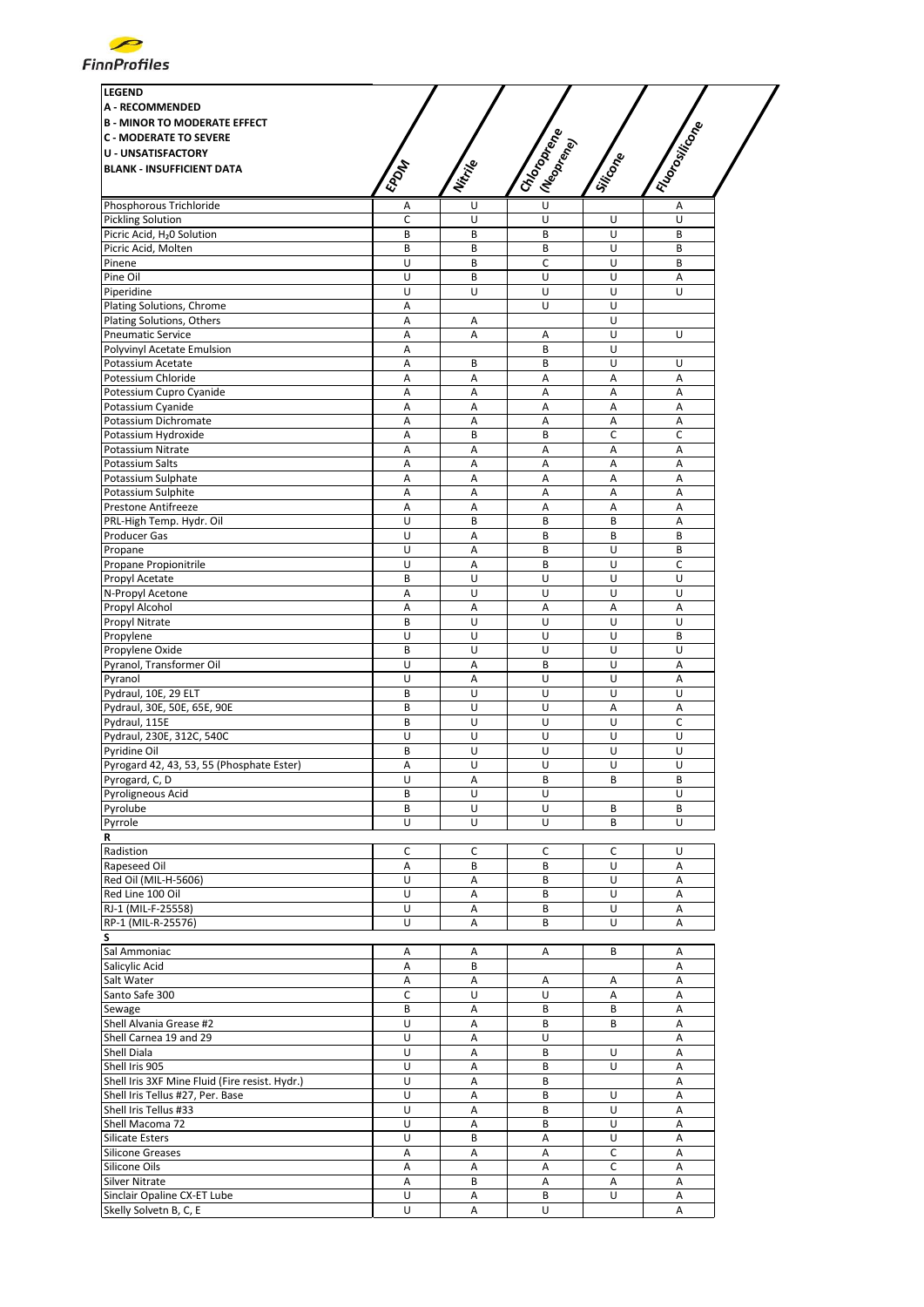

| <b>LEGEND</b>                              |                |                |                           |              |             |
|--------------------------------------------|----------------|----------------|---------------------------|--------------|-------------|
| <b>A - RECOMMENDED</b>                     |                |                |                           |              |             |
| <b>B - MINOR TO MODERATE EFFECT</b>        |                |                |                           |              |             |
| <b>C - MODERATE TO SEVERE</b>              |                |                |                           |              |             |
| <b>U - UNSATISFACTORY</b>                  |                |                |                           |              |             |
| <b>BLANK - INSUFFICIENT DATA</b>           |                |                |                           |              |             |
|                                            | <b>EPOM</b>    | Nitrille       | I Chrones<br>I (Neoprend) | Silicone     | I Riongwing |
|                                            |                |                | $\overline{U}$            |              |             |
| Skydrol 500                                | А              | U              |                           | $\mathsf C$  | $\mathsf C$ |
| Skydrol 7000                               | Α              | U              | U                         | c            | C           |
| Soap Solutions                             | A              | A              | A                         | А            | A           |
| Socony Mobile Type A                       | U              | Α              | B                         | U            | B           |
| Socony Vacuum AMV AC781 (Grease)           | U              | Α              | B                         | U            | B           |
| Socony Vacuum PD959B                       | U              | $\overline{A}$ | B                         | U            | A           |
| Soda Ash                                   | А              | A              | Α                         | Α            | A           |
| Sodium Acetate                             | Α              | B              | B                         | U            | U           |
| Sodium Bicarbonate (Baking Soda)           | Α              | Α              | A                         | Α            | A           |
| Sodium Bisulfite                           | Α              | Α              | A                         | Α            | Α           |
| Sodium Borate                              | Α              | Α              | Α                         | Α            | Α           |
| Sodium Carbonate (Soda Ash)                | Α              | A              | A                         | А            | A           |
| Sodium Chloride                            | Α              | Α              | Α                         | Α            | Α           |
| Sodium Cyanide                             | Α              | A              | Α                         | Α            | A           |
| Sodium Hydroxide                           | Α              | B              | B                         | B            | B           |
| Sodium Hypochlorite                        | B              | B              | B                         | B            | B           |
| Sodium Metaphosphate                       | Α              |                | B                         |              |             |
|                                            |                | Α              |                           |              | Α           |
| Sodium Nitrate                             | A              | B              | B                         | U            |             |
| Sodium Perborate                           | А              | B              | B                         | B            | Α           |
| Sodium Peroxide                            | Α              | B              | B                         | U            | A           |
| Sodium Phosphate (Mono)                    | Α              | Α              | Α                         | U            |             |
| Sodium Phosphate (Dibasic)                 | A              | А              | B                         | U            |             |
| Sodium Phosphate (Tribasic)                | Α              | Α              | B                         | Α            |             |
| Sodium Salts                               | Α              | A              | B                         | A            | A           |
| Sodium Silicate                            | Α              | $\overline{A}$ | Α                         |              |             |
| Sodium Sulphate                            | Α              | Α              | Α                         | Α            | A           |
| Sodium Sulphide                            | Α              | Α              | Α                         | Α            | A           |
| Sodium Sulfite                             | Α              | Α              | Α                         | Α            | Α           |
| Sodium Thiosulfate                         | A              | B              | A                         | Α            | A           |
| Sovasol #1, 2 and 3                        | U              | A              | B                         | U            | A           |
| Sovasol #73 adn 74                         | U              | B              | B                         | U            | A           |
|                                            |                |                |                           |              |             |
| Soybean Oil                                | C              | Α              | C                         | А            | A           |
| Spry                                       | B              | Α              | B                         | Α            | Α           |
| SR-6 Fuel                                  | U              | B              | U                         | U            | A           |
| SR-10 Fuel                                 | U              | Α              | U                         | U            | Α           |
| Standard Oil Mobilube GX90-EP-Lube         | U              | A              | B                         | U            | A           |
| Stannic Chloride                           | B              | A              | U                         | B            | A           |
| Stannic Chloride 50%                       | B              | Α              | U                         | B            | A           |
| <b>Stannous Chloride</b>                   | А              | Α              | Α                         | B            | Α           |
| Stauffer 7700                              | Ù              | B              | Ù                         | Ù            | B           |
| Steam, Below 350°F                         | А              | U              | U                         | U            | U           |
| Steam, Above 350°F                         | C              | U              | U                         | U            | U           |
| <b>Stearic Acid</b>                        | B              | B              | B                         | B            |             |
| <b>Stoddard Solvent</b>                    | U              | Α              | C                         | U            | Α           |
| Styrene                                    | U              | U              | U                         | U            | $\mathsf C$ |
| Styrene (Monomer)                          | U              | U              | U                         | U            | C           |
| <b>Sucrose Solutions</b>                   | А              | Α              | В                         | Α            | Α           |
| Sulfite Liquors                            | В              | В              | B                         | U            | B           |
| Sulfur                                     |                |                |                           |              |             |
|                                            | Α              | U              | A                         | Α            | А           |
| Sulfur Chloride                            | U              | U              | U                         | C            | Α           |
| Sulfur Dioxide, Wet                        | Α              | U              | B                         | B            | B           |
| Sulfur Dioxide, Dry                        | Α              | U              | U                         | B            | B           |
| Sulfur Dioxide, Liquid fied under pressure | Α              | U              | U                         | B            | B           |
| Sulfur Hexafluoride                        | Α              | B              | Α                         | B            | B           |
| <b>Sulfur Liquors</b>                      | B              | B              | B                         | U            | B           |
| Sulfur Molten                              | C              | U              | C                         | $\mathsf{C}$ | $\mathsf C$ |
| Sulfur Trioxide                            | В              | U              | U                         | B            | B           |
| Sulfuric Acid Dilute                       | B              | U              | B                         | U            | $\mathsf C$ |
| Sulfuric Acid Concentrated                 | B              | U              | U                         | U            | U           |
| Sulfuric Acid 20% Oleum                    | U              | U              | U                         | U            | U           |
| Sulfuric Acid 3 Molar                      | B              | U              | C                         | U            | C           |
| Sulfurous Acid                             | B              | B              | B                         | U            |             |
|                                            |                |                |                           |              |             |
| Sunoco SAE 10                              | U              | Α              | B                         | U            | Α           |
| Sunoco #3661                               | $\overline{U}$ | Α              | B                         | U            | A           |
| Sunoco All purpose grease                  | U              | Α              | B                         | U            | Α           |
| Sunsafe (Fire resist. Hydr. Fluid)         | U              | Α              | B                         |              | Α           |
| Super Shell Gas                            | U              | Α              | B                         | U            | B           |
| Swan Finch, EP Lube                        | U              | Α              | U                         | U            | A           |
| Swan Finch Hypoid-90                       | U              | А              | B                         | U            | А           |
| т                                          |                |                |                           |              |             |
| TT-N-95a                                   | U              | Α              | C                         | U            | Α           |
|                                            |                |                |                           |              |             |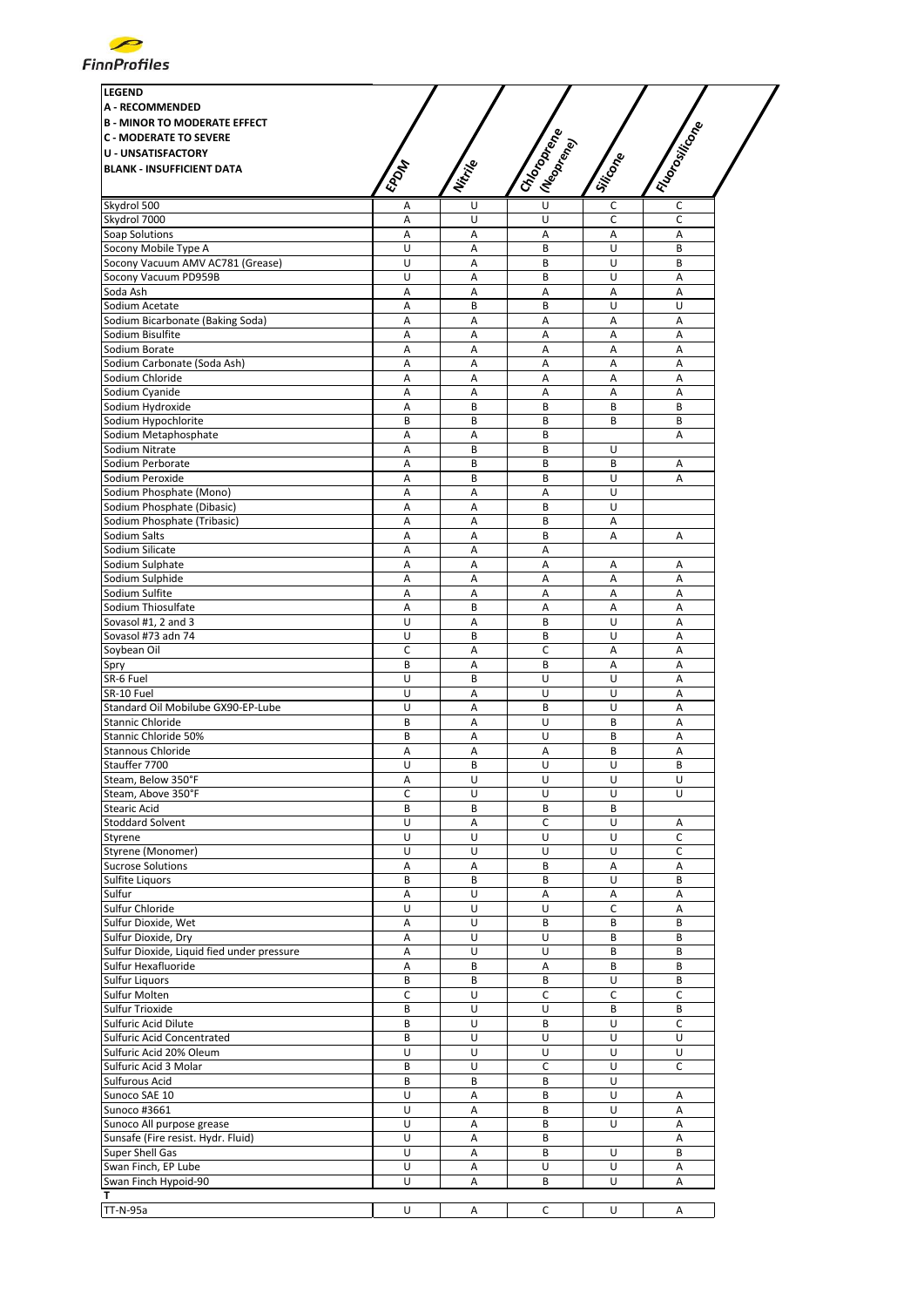

| <b>LEGEND</b>                       |              |          |                               |                         |                  |
|-------------------------------------|--------------|----------|-------------------------------|-------------------------|------------------|
| <b>A - RECOMMENDED</b>              |              |          |                               |                         |                  |
| <b>B - MINOR TO MODERATE EFFECT</b> |              |          |                               |                         |                  |
|                                     |              |          |                               |                         |                  |
| <b>C - MODERATE TO SEVERE</b>       |              |          |                               |                         |                  |
| <b>U - UNSATISFACTORY</b>           |              |          |                               |                         |                  |
| <b>BLANK - INSUFFICIENT DATA</b>    | <b>EPONT</b> | Nitrille | I Chooperance<br>I (Neoprend) | Silicone                | I Florositicorpe |
|                                     |              |          |                               |                         |                  |
| <b>TT-N-97B</b>                     | U            | B        | $\overline{c}$                | U                       | B                |
| TT-I-735b                           | A            | A        | B                             | Α                       | Α                |
| TT-S-735, Type I                    | U            | A        | B                             | $\overline{U}$          | Α                |
| TT-S-735, Type II                   | U            | Α        | C                             | U                       | Α                |
| TT-S-735, Type III                  | U            | Α        | $\mathsf C$                   | U                       | Α                |
| TT-S-735, Type IV                   | U            | Α        | Α                             | C                       | Α                |
|                                     |              |          |                               |                         |                  |
| TT-S-735, Type V                    | U            | A        | B                             | C                       | Α                |
| TT-S-735, Type VI                   | U            | A        | B                             | С                       | Α                |
| TT-T-656b                           | A            | U        | U                             | U                       | C                |
| Tannic Acid                         | A            | A        | B                             | B                       |                  |
| Tannic Acid 10 %                    | Α            | А        | Α                             | B                       | Α                |
| Tartaric Acid                       | B            | Α        | B                             | А                       | Α                |
| <b>Tertiary Butyl Alcohol</b>       | B            | B        | B                             | B                       | B                |
| Tertiary Butyl Mercaptan            | U            | U        | U                             | $\overline{U}$          |                  |
| Tetrabromomethane                   | U            | U        | U                             | $\sf U$                 | B                |
| Tetralin                            | U            | U        | U                             | $\cup$                  | Α                |
| Texaco 3450 Gear Oil                | U            | A        | U                             | U                       | Α                |
| Texamatic 3401 Fluid                | U            | A        | B                             | U                       | B                |
| Texamatic 3525 Fluid                | U            | A        | B                             | U                       | B                |
| Texamatic 3528 Fluid                | U            | A        | B                             | U                       | B                |
|                                     |              |          |                               |                         |                  |
| Taxas 1500 Oil                      | U            | Α        | B                             | B                       | Α                |
| Titanium tetrachloride              | U            | C        | U                             | U                       | B                |
| Toluene                             | U            | U        | U                             | $\overline{\mathsf{U}}$ | B                |
| Toluene Diisocyanide                | В            | U        | U                             | U                       | U                |
| Transformer Oil                     | U            | А        | B                             | B                       | Α                |
| <b>Transmission Fluid Type A</b>    | U            | A        | B                             | B                       | Α                |
| Triacetin                           | Α            | B        | B                             |                         | U                |
| <b>Triayl Phosphate</b>             | Α            | U        | U                             | C                       | B                |
| Tributoxyethyl Phosphate            | A            | U        | U                             |                         | B                |
| <b>Tributyl Mercaptan</b>           | U            | U        | U                             | U                       | C                |
| <b>Tributyl Phosphate</b>           | A            | U        | U                             |                         | U                |
| Trichloroacetic Acid                | B            | B        | U                             |                         | U                |
| Trichloroethane                     | U            | U        | U                             | U                       | B                |
| Trichloroethylene                   | U            | C        | $\sf U$                       | U                       | B                |
|                                     |              |          |                               |                         |                  |
| <b>Tricresyl Phospahte</b>          | Α            | U        | $\sf U$                       | C                       | B                |
| <b>Triethanol Amine</b>             | B            | C        | Α                             |                         | U                |
| <b>Triethyl Aluminum</b>            |              |          |                               |                         |                  |
| <b>Triethyl Borane</b>              |              |          |                               |                         |                  |
| Trifluoroethane                     | U            | U        | U                             | U                       | B                |
| Trinitrotoluene                     | U            | Ù        | B                             |                         | B                |
| <b>Trioctyl Phospahte</b>           | Α            | U        | U                             | С                       | В                |
| <b>Triopoly Phosphate</b>           | Α            | U        | B                             | C                       | B                |
| Tung Oil (China Wood Oil)           | U            | Α        | B                             | U                       | B                |
| Turbine Oil                         | U            | B        | U                             | U                       | B                |
| Turbine Oil #15 (MIL-L-7808A)       | U            | B        | U                             | U                       | B                |
| Turbo Oil #35                       | U            | Α        | B                             | U                       | Α                |
| Turpentine                          | U            | Α        | $\sf U$                       | U                       | B                |
| <b>Ucon Lubricant LB65</b>          | Α            | Α        | Α                             | Α                       | Α                |
| Ucon Lubricant LB 13                | Α            | Α        | A                             | Α                       | Α                |
| Ucon Lubricant LB 28                | Α            | А        | Α                             | Α                       | Α                |
| Ucon Lubricant LB 30                | Α            | Α        | Α                             | Α                       | А                |
| Ucon Lubricant LB 62                |              |          |                               |                         |                  |
|                                     | Α            | Α        | A                             | А                       | Α                |
| Ucon Lubricant 50-HB-5              | Α            | Α        | Α                             | Α                       | Α                |
| Ucon Lubricant 50-HB-60             | Α            | А        | Α                             | Α                       | Α                |
| Ucon Lubricant 50-HB-100            | A            | A        | Α                             | Α                       | Α                |
| Ucon Oil LB 385                     | Α            | Α        | Α                             | Α                       | Α                |
| Ucon Oil LB 400X                    | A            | Α        | Α                             | Α                       | Α                |
|                                     |              |          |                               |                         |                  |
| VV-B-680                            | Α            | B        | В                             | U                       | В                |
| VV-G-632                            | U            | А        | Α                             | С                       | Α                |
| VV-G-671c                           | U            | Α        | Α                             | С                       | Α                |
| VV-H-910                            | Α            | C        | B                             | U                       | B                |
| $\overline{\text{VV-I-530a}}$       | U            | Α        | B                             | C                       | Α                |
| VV-K-211d                           | U            | Α        | $\mathsf C$                   | $\sf U$                 | Α                |
| VV-K-220a                           | U            | А        | B                             | U                       | Α                |
| VV-L-751b                           | U            | B        | B                             | U                       | Α                |
| VV-L-800                            | U            |          |                               |                         |                  |
|                                     |              | А        | В                             | С                       | Α                |
| <b>VV-L-820b</b>                    | U            | A        | B                             | С                       | Α                |
| VV-L-825a, Type I                   | U            | Α        | Α                             | $\mathsf C$             | Α                |
| VV-L-825a, Type II                  | U            | Α        | Α                             | С                       | Α                |
| VV-L-825a, Type III                 | U            | B        | B                             | U                       | А                |